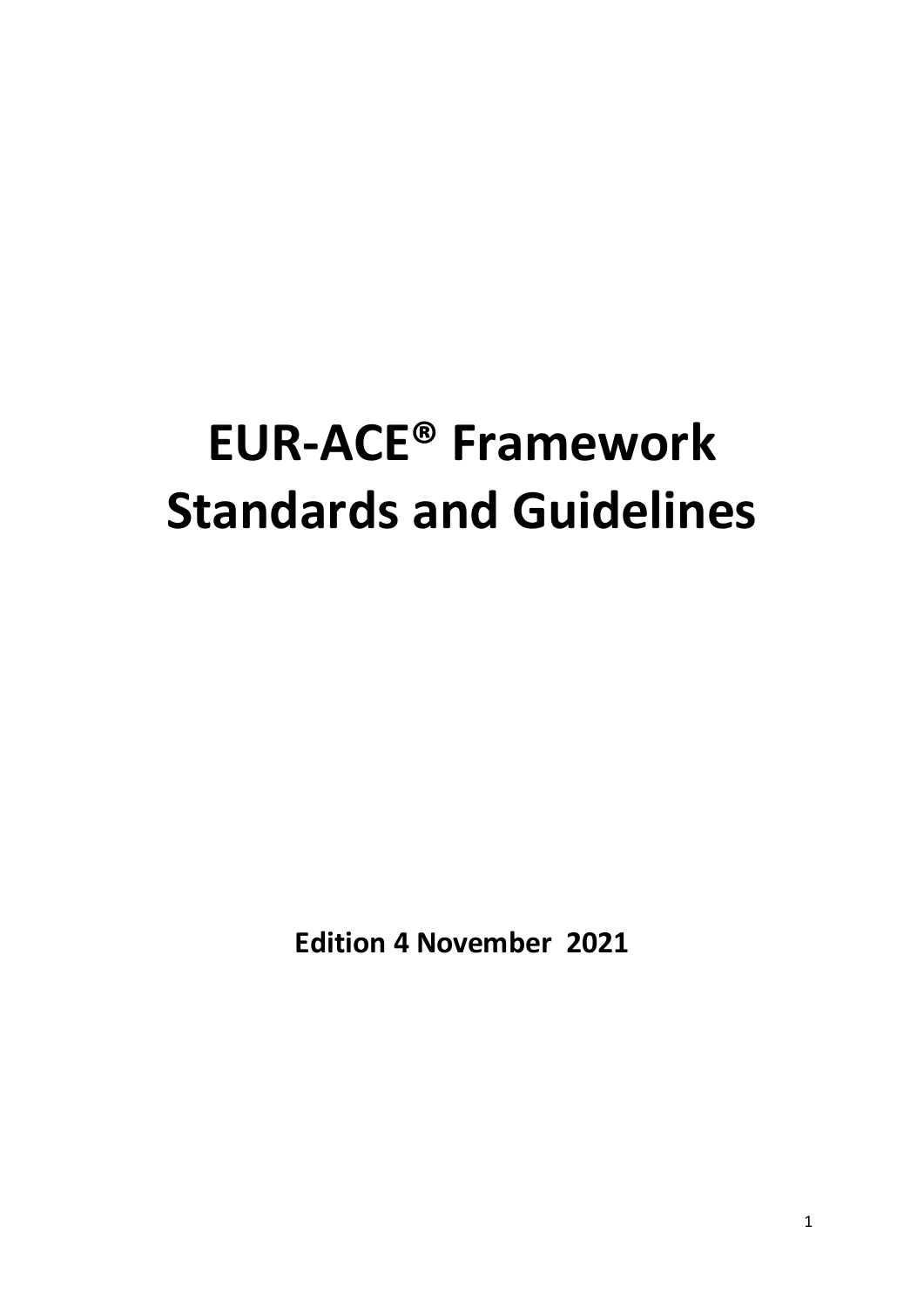## <span id="page-1-0"></span>Foreword

ENAEE addresses specifically the education of engineers, whose importance is increasing in the global economy. ENAEE aims to enhance and promote the quality of the education of engineering graduates in order to facilitate their professional mobility and to enhance their individual and collective ability to fulfil the needs of economies and of society.

To achieve these goals, ENAEE authorises accreditation and quality assurance agencies to award the EUR-ACE® (EURopean- ACcredited Engineer) label to their accredited engineering degree programmes. To be authorised, an agency must satisfy the standards published by ENAEE in the EUR-ACE® Framework Standards and Guidelines(EAFSG) document. These standards incorporate the views and perspectives of the main stakeholders (students, higher education institutions, employers, professional organisations and accreditation agencies).

This revision of the EASFG reflects input from stakeholders gathered via on online survey during 2021 and incorporates observations by members of Authorised Agencies over many assessment visit s since the 2015 edition. It also reflects the rapidly changing engineering environment, the challenges facing our planet and society and the ever increasing need for engineers to ethically challenge their work for the benefit of society.

The EASFG review also reflects the changing nature of the delivery and assessment of engineering education, physical and virtual, as well as the increasing global mobility of Higher Education Institutes and Authorised Agencies internationally.

ENAEE will continue to work closely with Higher Education Institutions, quality assurance organisations. accreditation organisations and our international partners to ensure the ongoing maintenance and improvement of the standards of engineering education.

Since 2006, the EUR-ACE® label hasbeen awarded to more than 3,811 engineering programmes, delivered in more than 680 universities in 30 countries in Europe and worldwide. The EUR-ACE® system has hence proven its reliability and its adaptability to diverse national contexts.

Damien Owens

Damie Oevers

**President** 

4<sup>th</sup> November 2021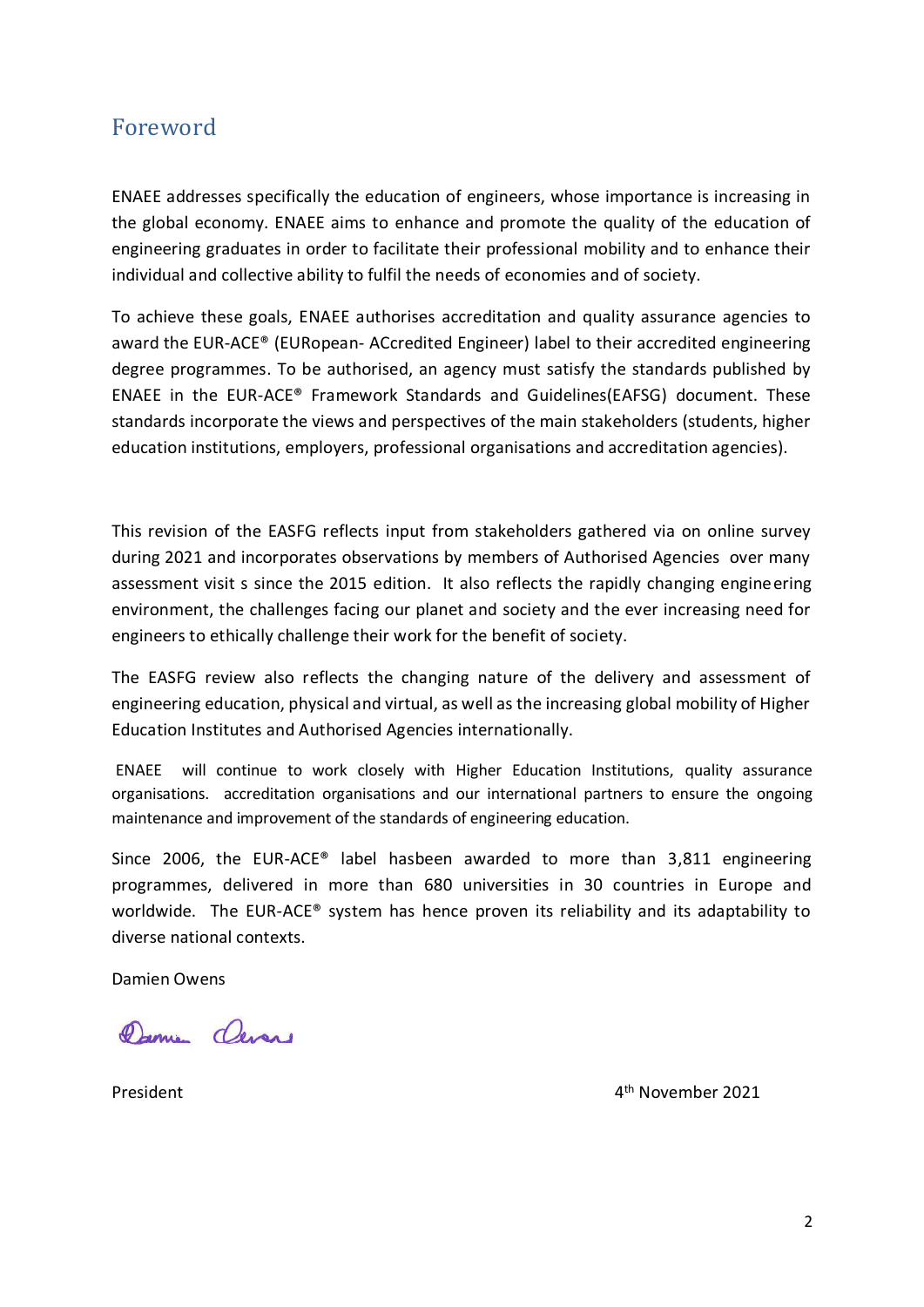# **Table of Contents**

| Appendix 1 - Guidelines on Programme Self-Assessment Review by HEI and Accreditation |  |
|--------------------------------------------------------------------------------------|--|
|                                                                                      |  |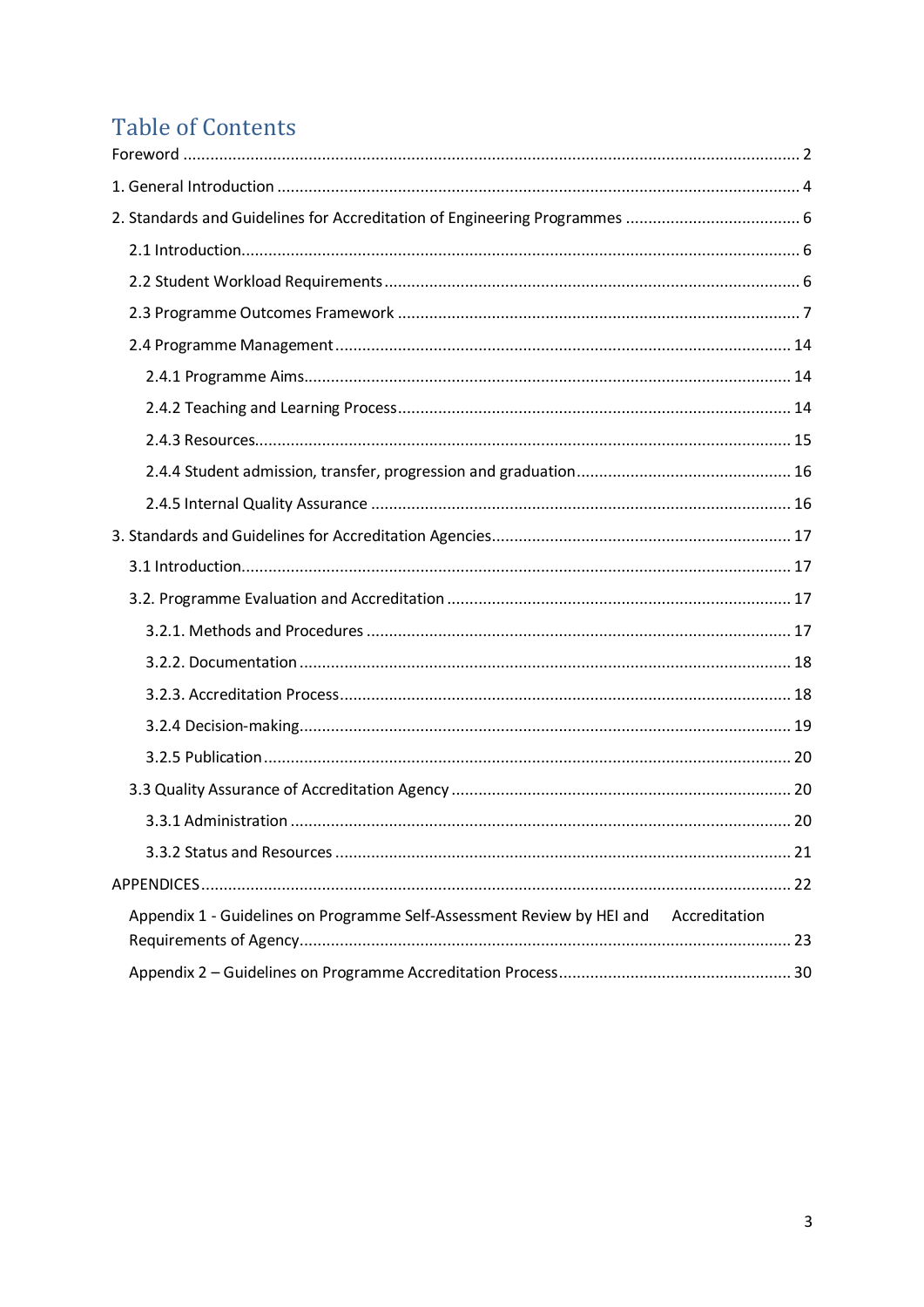# **EUR-ACE® Framework Standards and Guidelines**

## <span id="page-3-0"></span>1. General Introduction

(a) The mission of ENAEE is to serve the public and society through the promotion and advancement of engineering education in Europe and abroad. ENAEE aims at building a pan-European framework for the accreditation of engineering education programmes, in order to enhance the quality of engineering graduates, to facilitate the mobility of professional engineers and to promote quality and innovation in engineering education.

To achieve these goals, ENAEE has established a de-centralized system for the standards of accreditation of engineering education degree programmes, leading to pan-European recognition of national accreditation decisions.

Membership of ENAEE is open to all bodies concerned with educational and professional standards in engineering throughout the European Higher Education Area (EHEA) and beyond. Such bodies may include accreditation and quality assurance agencies, professional organisations, associations of higher education institutions, employers' associations, and engineering student bodies and their associations.

(b) ENAEE carries out its mission by evaluating quality assurance and accreditation agencies in the EHEA in respect of their standards and procedures when accrediting engineering degree programmes.

Those agencies which satisfy ENAEE in respect of these matters are authorised by ENAEE to award the EUR-ACE® label to the engineering degree programmes which they accredit.

**It should be noted that ENAEE does not accredit engineering degree programmes. Using the standards specified in this document (EAFSG), ENAEE evaluates the policies and procedures implemented by accreditation and quality assurance agencies which have applied for authorisation to award the EUR-ACE® label to the engineering degree programmes which these agencies accredit.**

(c) The EAFSG described here represent a revision to the original document (known as EAFS) produced in 2006. While the original standards remain unchanged, changes based on feedback and usage have been made. They constitute the basis upon which authorisation to award the EUR-ACE® label is granted to quality assurance and accreditation agencies. They are intended to be widely applicable and inclusive so that they can be applied to all branches of engineering; and to reflect the diversity of engineering degree programmes in the EHEA, which provides the education necessary for graduates to enter the engineering profession and to have their qualifications recognised throughout the area.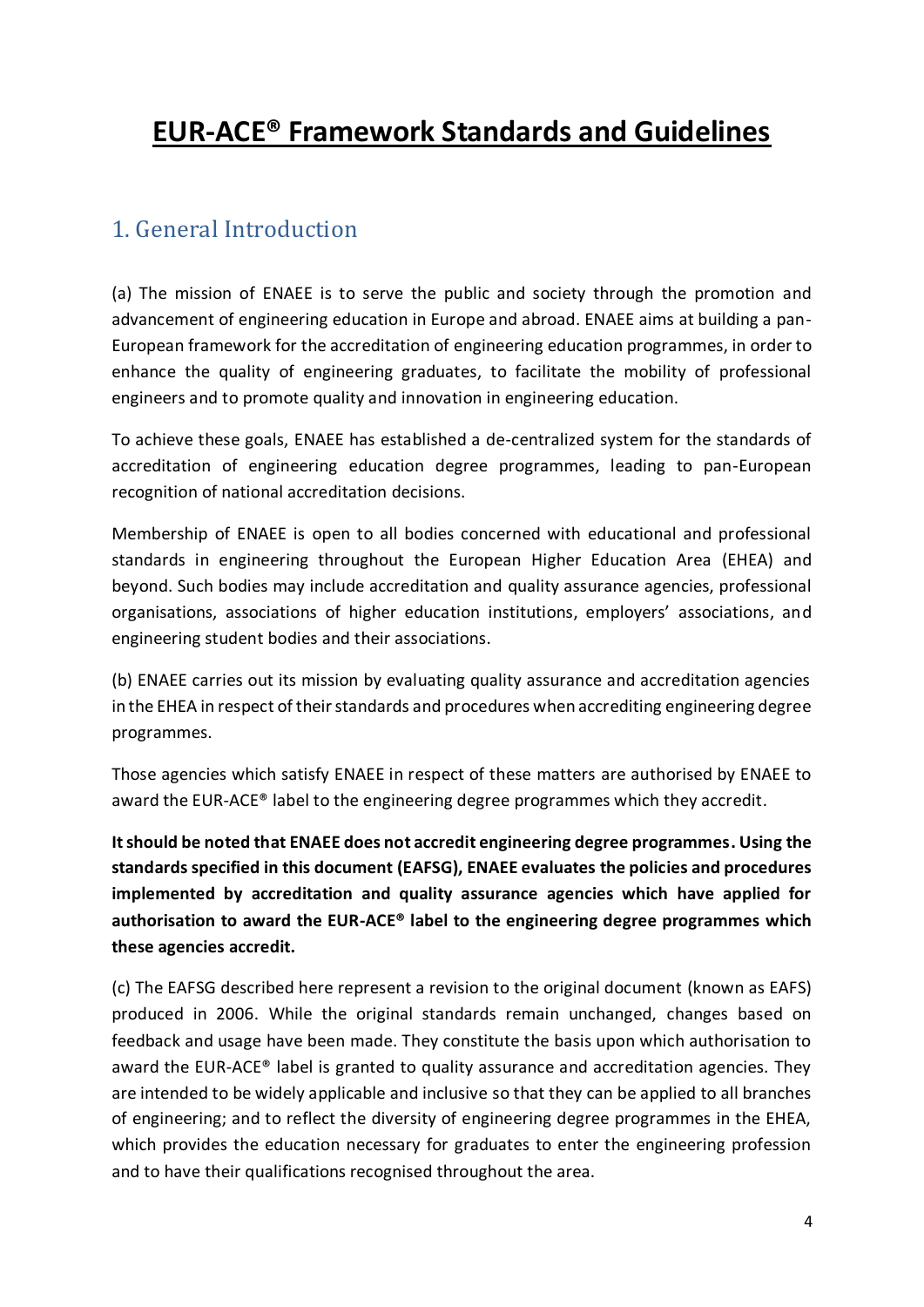(d) The EAFSG are for the use of established agencies which have well developed policies and procedures that are continuously under review. They are also aimed at new agencies which may wish to use the information in the EAFSG to assist them as they develop their policies and procedures for the accreditation of engineering degree programmes and apply for authorisation to award the EUR-ACE® label.

(e) The general basis to the EAFSG can be found in the following policies:

- The overarching framework of qualifications of the European Higher Education Area **[\(EHEA Framework or QF-EHEA](http://www.bologna-bergen2005.no/EN/BASIC/050520_Framework_qualifications.pdf)**) as adopted by the Ministers of Education of the Bologna Process at their meeting in Bergen in May 2005, including the **[Dublin](http://ecahe.eu/w/index.php/Dublin_Descriptors)  [Descriptors.](http://ecahe.eu/w/index.php/Dublin_Descriptors)**
- **[The European Qualifications Framework for Lifelong Learning \(EQF\)](http://ec.europa.eu/ploteus/search/site?f%5B0%5D=im_field_entity_type%3A97)** as developed by the European Commission and signed on 23 April 2008 by the Presidents of the European Parliament and of the Council of the European Union.

(f) The EAFSG have been formulated to be substantially compliant with the relevant sections of the **[Standards and Guidelines for Quality Assurance in the European Higher Education](http://www.enqa.eu/index.php/home/esg/)  [Area \(ESG\)](http://www.enqa.eu/index.php/home/esg/)** as adopted by the Bologna Process ministerial summit in Bergen (Norway) in 2005 and which were revised in 2015.

(g) Throughout the EAFSG, the term "engineering graduate" is used to describe someone who successfully completes an accredited degree programme in engineering. The term "engineer" has been avoided because of the confusion that could arise from its widely different interpretations throughout Europe and worldwide, including specific regulatory meanings in some countries. It is for the appropriate authority in each country to decide if a qualification is sufficient for engineering registration or qualification in that country, or if further education, training or industrial experience is necessary. The EUR-ACE® label will assist such decisions, and particularly those that involve trans-national recognition.

(h) The standards which ENAEE requires of engineering degree programmes which are accredited by agencies are described here in Section 2, **[Standards and Guidelines for](http://www.enaee.eu/eur-ace-system/eur-ace-framework-standards/standards-and-guidelines-for-accreditation-of-engineering-programmes)  [Accreditation of Engineering Programmes.](http://www.enaee.eu/eur-ace-system/eur-ace-framework-standards/standards-and-guidelines-for-accreditation-of-engineering-programmes)**

(i) The standards which ENAEE requires of agencies are described here in Section 3, **[Standards](http://www.enaee.eu/eur-ace-system/eur-ace-framework-standards/standards-and-guidelines-for-accreditation-agencies)  [and Guidelines for Accreditation Agencies.](http://www.enaee.eu/eur-ace-system/eur-ace-framework-standards/standards-and-guidelines-for-accreditation-agencies)**

(j) The process of authorising an agency to award the EUR-ACE® label is described in **[EUR-](http://www.enaee.eu/what-is-eur-ace-label/eur-ace-label-authorisation-process)ACE® [Label Authorisation Process.](http://www.enaee.eu/what-is-eur-ace-label/eur-ace-label-authorisation-process)**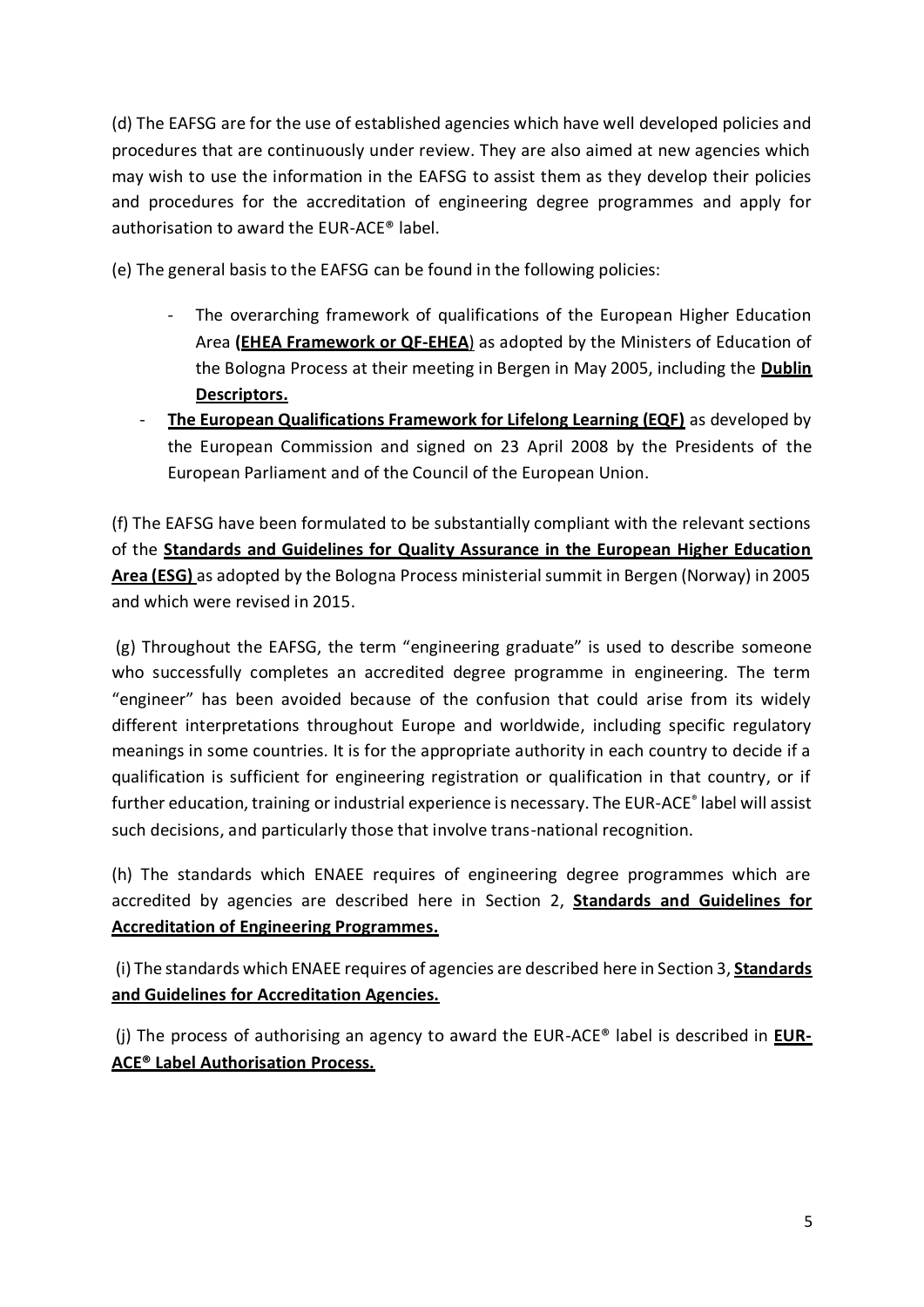# <span id="page-5-0"></span>2. Standards and Guidelines for Accreditation of Engineering Programmes

### <span id="page-5-1"></span>2.1 Introduction

The EUR-ACE® Standards and Guidelines for Accreditation of Engineering Programmes (EAFSG) are described here in terms of Student Workload Requirements (Sect 2.2), Programme Outcomes (Sect. 2.3) and Programme Management (Sect. 2.4)**.**

The Student Workload Requirements and the Programme Outcomes are compliant with the overarching **[Framework of Qualifications for the European Higher Education Area](http://ec.europa.eu/ploteus/search/site?f%5B0%5D=im_field_entity_type%3A97) (EQF),** adopted by the Bergen Conference of European Ministers responsible for Higher Education on 19-20 May 2005. The framework "*comprises three cycles (including, within national contexts, the possibility of intermediate qualifications), generic descriptors for each cycle based on learning outcomes, and credit ranges in the first and second cycles*".

The overall result of the application of the EQF is a range of Bachelor and Master Degree programmes in engineering now offered in European Higher Education Institutions. These are described here in terms of the European Credit Transfer System as follows:

a) Fulltime Bachelor degree programmes in engineering are now of 180, 210 or 240 ECTS credits.

b) Fulltime Master degree programmes in engineering are of 60, 90 or 120 ECTS credits.

As established by the "Recommendation of the European Parliament and of the Council" of 23 April 2008, the descriptor for the first cycle in the Framework for Qualifications of the European Higher Education Area (Bologna process) corresponds to the learning outcomes for the EQF, level 6. The descriptor for the second cycle in the Framework for Qualifications of the European Higher Education Area corresponds to the learning outcomes for the EQF, level 7.

The Programme Outcomes are consistent with the provisions of the EQF.

The Programme Management requirements are consistent with the **[Standards and](http://www.enqa.eu/index.php/home/esg/)  [Guidelines for Quality Assurance in the European Higher Education Area \(ESG\)](http://www.enqa.eu/index.php/home/esg/)**, adopted by the 2005 Bergen Conference of European Ministers responsible for Higher Education.

#### <span id="page-5-2"></span>2.2 Student Workload Requirements

The workload requirements are described using ECTS credits.

ENAEE describes the Programme Outcomes for Bachelor and Master Degree programmes normally structured as follows:

- Bachelor Degree programmes, of a minimum of 180 ECTS credits.
- Master Degree programmes, of a minimum of 90 ECTS credits (60 in some educational systems).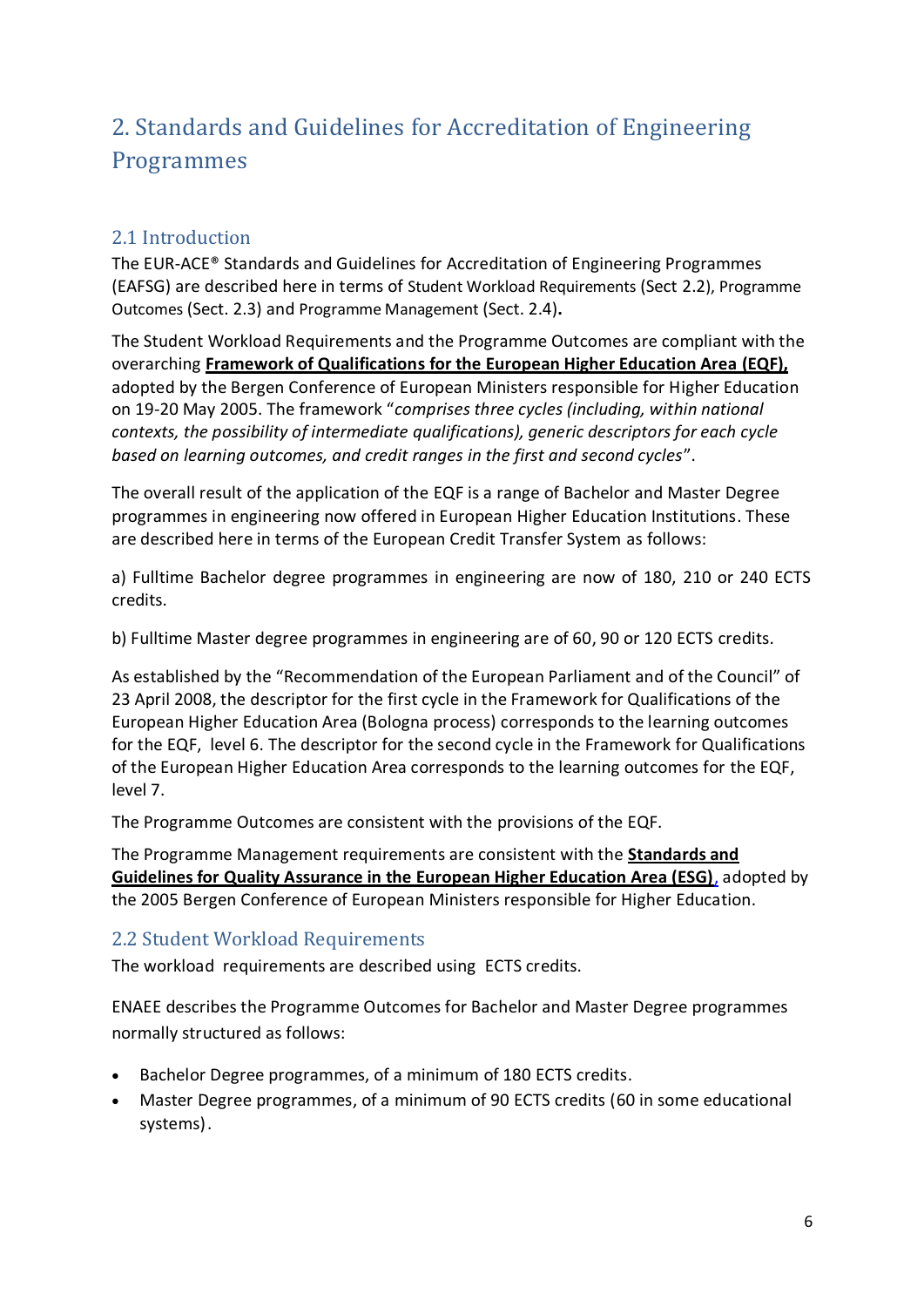- Master Degree programmes which are integrated and which, normally, do not include the award of a Bachelor Degree, should comprise ECTS credits consistent with the above: i.e. a minimum of 270 ECTS credits (240 in some education systems).
- The ECTS requirement can also be delivered in part-time mode but with limitations on the overall time taken to achieve the required Programme Outcomes.

#### <span id="page-6-0"></span>2.3 Programme Outcomes Framework

(a) **Programme Outcomes** describe the knowledge, understanding, skills and abilities which an accredited engineering degree programme must enable a graduate to demonstrate. The Programme Outcomes specified below apply to accredited programmes which are to be awarded a EUR-ACE label by an authorised agency. In this document, the term **learning outcome** is used only to describe the knowledge, understanding, skills and abilities which apply to individual course units/modules.

(b) The Programme Outcomes specified in this document are intended to be applicable to the full range of Bachelor and Master Degree programmes in engineering offered in European HEI's. They have to be considered as the 'minimum threshold' defined by the ENAEE community and to be fulfilled in order to assure the quality of engineering programmes.

(c) The Programme Outcomes can be used in both the design (by engineering academics) and the evaluation (by accreditation agencies) of programmes in all branches of engineering and for different profiles.

(d) The standards describe the Programme Outcomes that accredited programmes must meet, but do not prescribe how they are realised. Consequently, no restriction is implied or intended by the EAFSG in the design of programmes to meet the specified Programme Outcomes. HEI's retain the freedom to formulate programmes with an individual emphasis and character, including new and innovative programmes, and to prescribe conditions for entry into each programme.

(e) The Programme Outcomes are described here separately for both Bachelor and Master Degree programmes with reference to the following eight learning areas:

- 1. Knowledge and understanding;
- 2. Engineering Analysis;
- 3. Engineering Design;
- 4. Investigations;
- 5. Engineering Practice;
- 6. Making Judgements;
- 7. Communication and Team-working;
- 8. Lifelong Learning.

(f) The **[ENAEE/IEA Glossary of Terminology](http://www.enaee.eu/publications/enaeeiea-glossary-of-terminology)** is used to verify terms used in this document.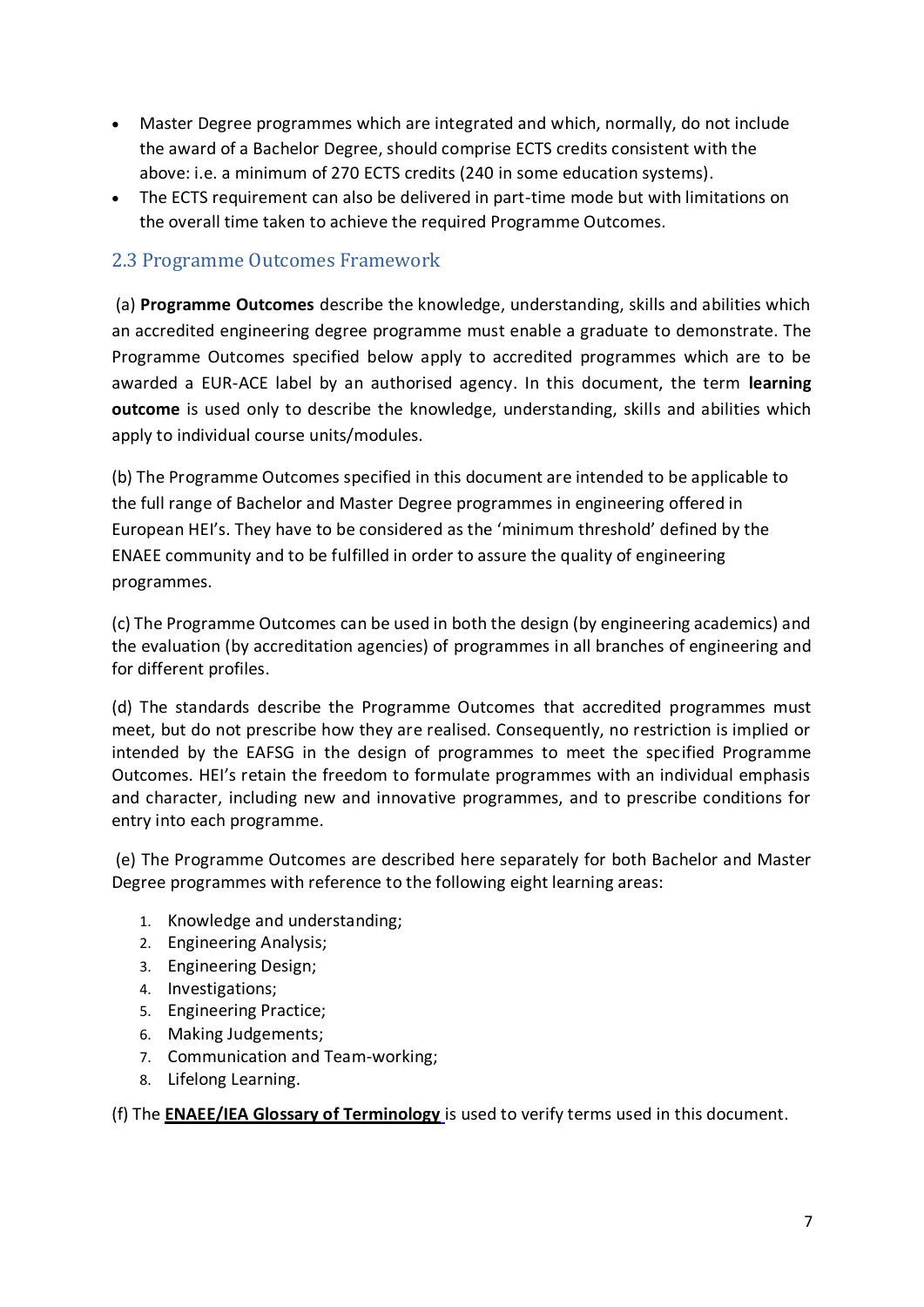(g) The learning area descriptors may be adopted by an Authsorised Agency or adapted to accommodate the local context and any specific requirements. In the latter case there should be close alignment with the EURACE Descriptors.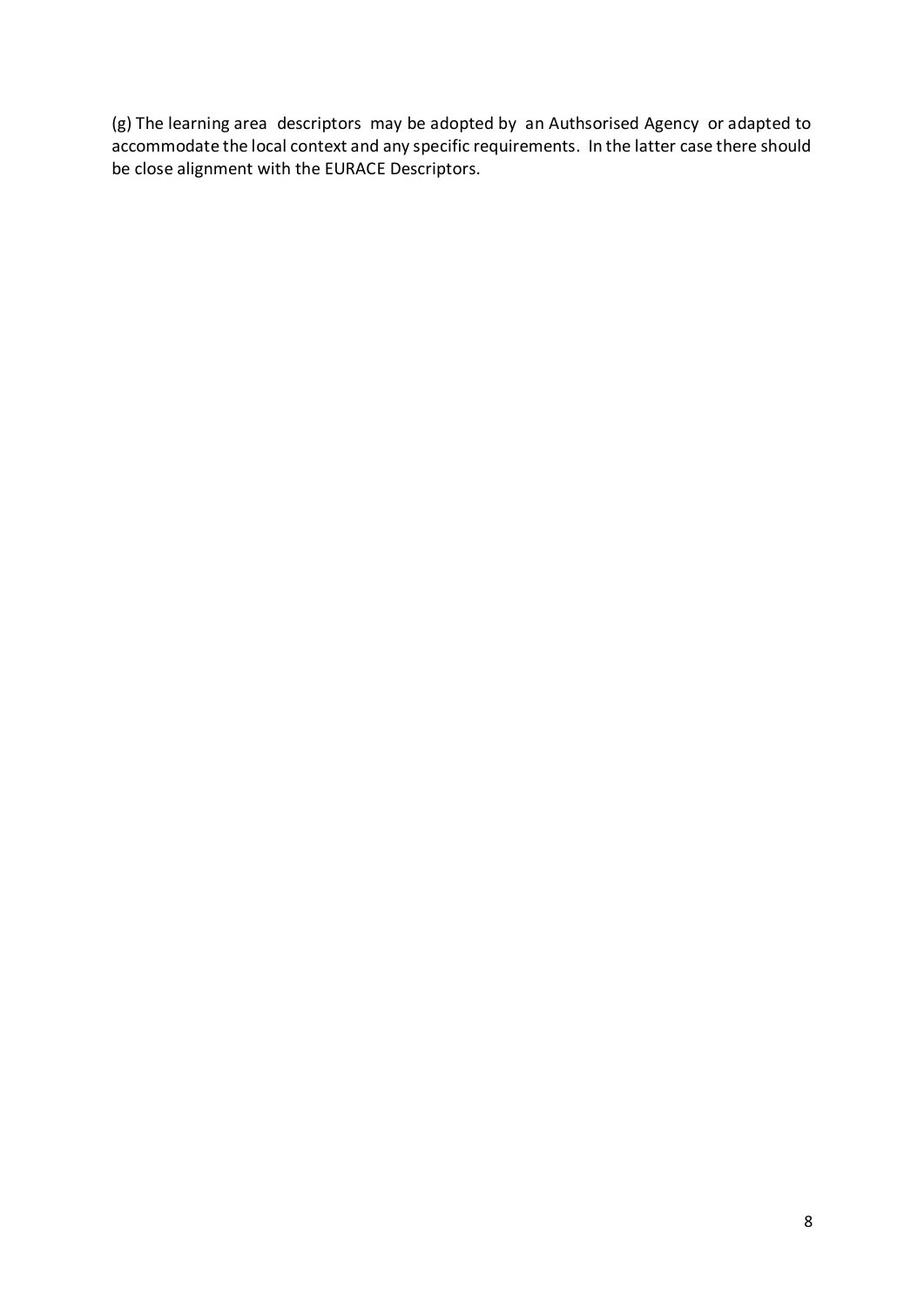|                                       | The learning process should enable Bachelor Degree<br>graduates to demonstrate:                                                                                                                                                                                                                                                                                                                                                                                                                                                   | The learning process should enable Master Degree<br>graduates to demonstrate:                                                                                                                                                                                                                                                                                                                                                                                                                                                                                                                                              |
|---------------------------------------|-----------------------------------------------------------------------------------------------------------------------------------------------------------------------------------------------------------------------------------------------------------------------------------------------------------------------------------------------------------------------------------------------------------------------------------------------------------------------------------------------------------------------------------|----------------------------------------------------------------------------------------------------------------------------------------------------------------------------------------------------------------------------------------------------------------------------------------------------------------------------------------------------------------------------------------------------------------------------------------------------------------------------------------------------------------------------------------------------------------------------------------------------------------------------|
| Knowledge and<br><b>Understanding</b> | of<br>knowledge<br>and<br>understanding<br>the<br>mathematics, computing and other basic<br>underlying<br>their<br>sciences<br>engineering<br>specialisation, at a level necessary to achieve<br>the other programme outcomes;<br>knowledge and understanding of engineering<br>fundamentals underlying their specialisation, at<br>a level necessary to achieve the other<br>including<br>outcomes,<br>programme<br>some<br>awareness at their forefront;<br>awareness of the wider multidisciplinary<br>context of engineering. | in-depth knowledge and understanding of<br>mathematics, computing<br>and<br>sciences<br>underlying their engineering specialisation, at<br>a level necessary to achieve the other<br>programme outcomes;<br>in-depth knowledge and understanding of<br>engineering disciplines underlying their<br>specialisation, at a level necessary to achieve<br>the other programme outcomes;<br>critical awareness of the forefront of their<br>specialisation;<br>critical<br>wider<br>awareness<br>the<br>of<br>multidisciplinary context of engineering and of<br>knowledge issues at the interface between<br>different fields. |
| <b>Engineering Analysis</b>           | ability to analyse complex engineering<br>products, processes and systems in their field<br>of study; to select and apply relevant<br>methods from established analytical,<br>computational and experimental methods; to<br>correctly interpret the outcomes of such<br>analyses;<br>ability to identify, formulate and solve<br>engineering problems in their field of study;                                                                                                                                                    | ability to analyse<br>new<br>and<br>complex<br>engineering products, processes and systems<br>within broader or multidisciplinary contexts;<br>to select and apply the most appropriate and<br>relevant methods from established analytical,<br>computational and experimental methods or<br>new and innovative methods; to critically<br>interpret the outcomes of such analyses;<br>ability to conceptualise engineering products,<br>processes and systems;                                                                                                                                                             |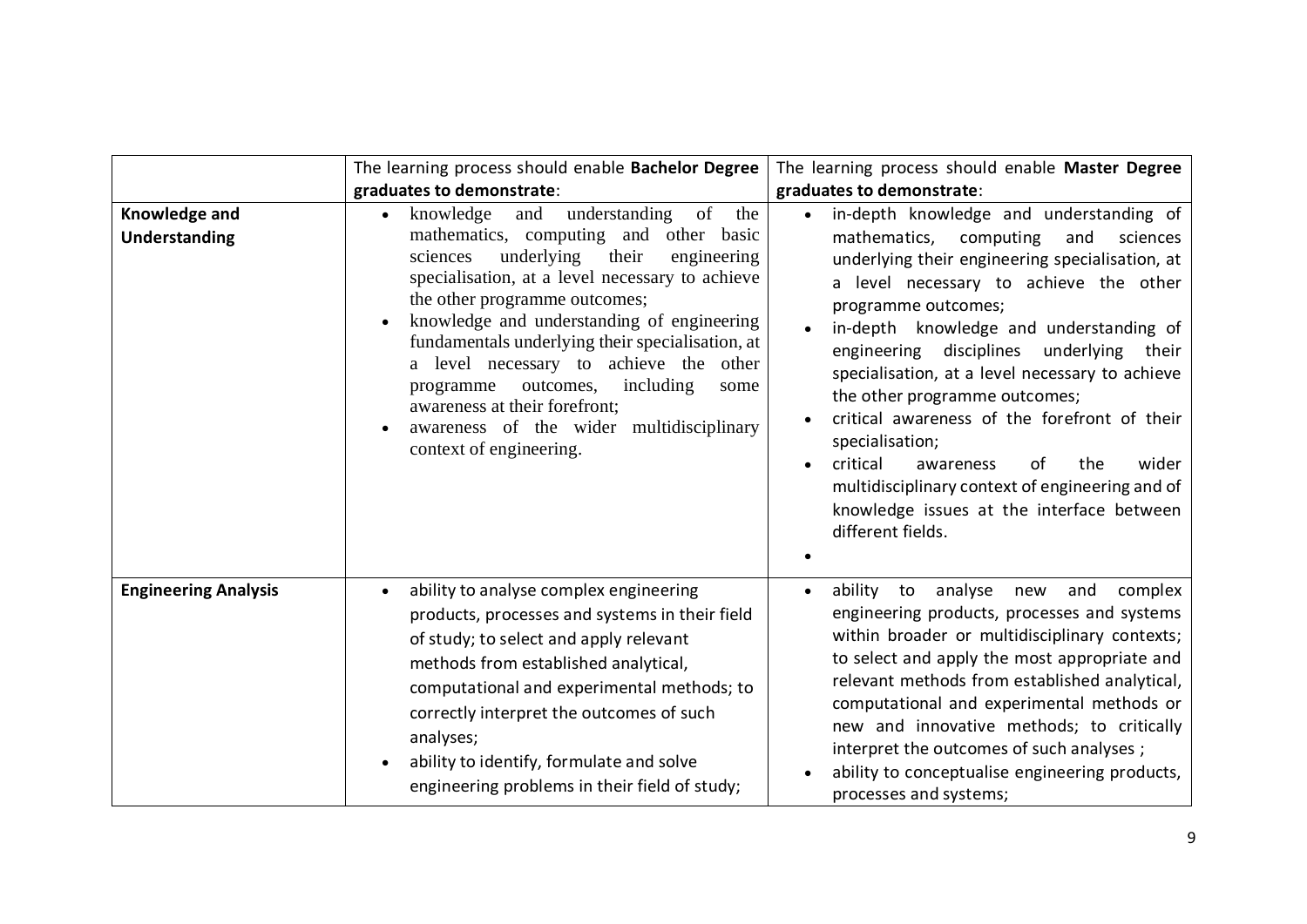|                           | to select and apply relevant methods from<br>established analytical, computational and<br>experimental methods; to recognise the<br>importance of non-technical -societal, health<br>and safety, environmental, economic and<br>industrial - constraints.                                                                                                                                                                                                                | ability to identify, formulate and solve<br>unfamiliar complex engineering problems that<br>are incompletely defined, have competing<br>specifications, may involve considerations<br>from outside their field of study and non-<br>technical - societal, health and safety,<br>environmental, economic and industrial -<br>constraints; to select and apply the most<br>appropriate and relevant methods from<br>established analytical, computational and<br>experimental methods or new and innovative<br>methods in problem solving;<br>ability to identify, formulate and solve<br>complex problems in new and emerging areas<br>of their specialisation. |
|---------------------------|--------------------------------------------------------------------------------------------------------------------------------------------------------------------------------------------------------------------------------------------------------------------------------------------------------------------------------------------------------------------------------------------------------------------------------------------------------------------------|----------------------------------------------------------------------------------------------------------------------------------------------------------------------------------------------------------------------------------------------------------------------------------------------------------------------------------------------------------------------------------------------------------------------------------------------------------------------------------------------------------------------------------------------------------------------------------------------------------------------------------------------------------------|
| <b>Engineering Design</b> | ability to develop and design complex<br>products (devices, artefacts, etc.), processes<br>and systems in their field of study to meet<br>established requirements, that can include an<br>awareness of non-technical - societal, health<br>and safety, environmental, economic and<br>industrial-considerations; to select and apply<br>relevant design methodologies;<br>ability to design using an awareness of the<br>forefront of their engineering specialisation. | ability to develop, to design new and complex<br>products (devices, artefacts, etc.), processes<br>and systems, with specifications incompletely<br>defined and/or competing, that require<br>integration of knowledge from different fields<br>and non-technical - societal, health and safety,<br>environmental, economic and industrial<br>commercial – constraints; to select and apply<br>the most appropriate and relevant design<br>methodologies or to use creativity to develop<br>new and original design methodologies.                                                                                                                             |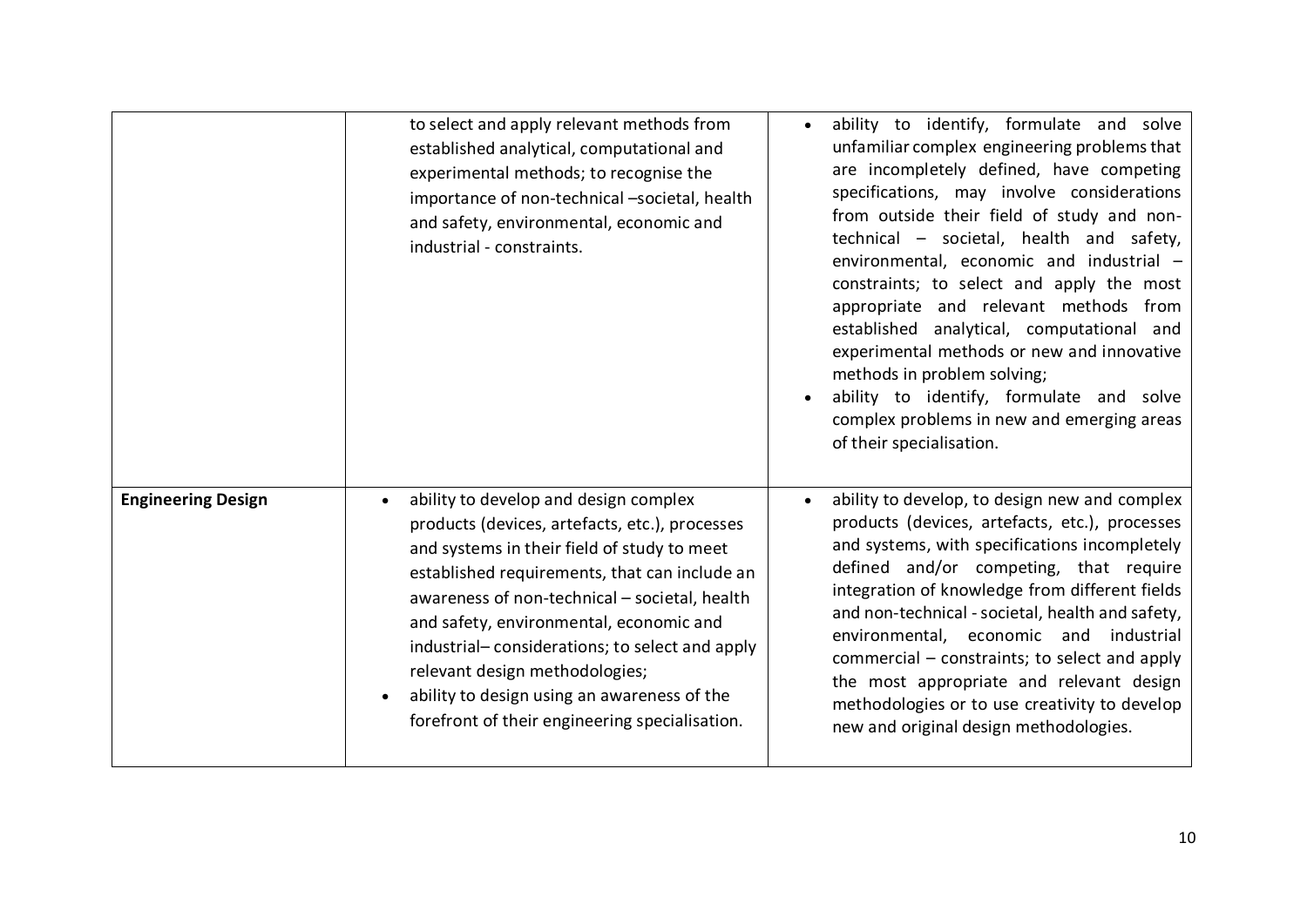|                             |                                                                                                                                                                                                                                                                                                                                                                                                                                                                                                                                                                                             | ability to design using knowledge and<br>understanding at the forefront of their<br>engineering specialisation.                                                                                                                                                                                                                                                                                                                                                                                                                                                                                                                                                                                                  |
|-----------------------------|---------------------------------------------------------------------------------------------------------------------------------------------------------------------------------------------------------------------------------------------------------------------------------------------------------------------------------------------------------------------------------------------------------------------------------------------------------------------------------------------------------------------------------------------------------------------------------------------|------------------------------------------------------------------------------------------------------------------------------------------------------------------------------------------------------------------------------------------------------------------------------------------------------------------------------------------------------------------------------------------------------------------------------------------------------------------------------------------------------------------------------------------------------------------------------------------------------------------------------------------------------------------------------------------------------------------|
| <b>Investigations</b>       | ability to conduct searches of literature, to<br>consult and to critically use scientific<br>databases and other appropriate sources of<br>information, to carry out simulation and<br>analysis in order to pursue detailed<br>investigations and research of technical issues<br>in their field of study;<br>ability to consult and apply codes of practice<br>and safety regulations in their field of study;<br>laboratory/workshop skills and ability to<br>and<br>conduct<br>design<br>experimental<br>investigations, interpret data and draw<br>conclusions in their field of study. | ability to identify, locate and obtain required<br>data;<br>ability to conduct searches of literature, to<br>consult and critically use databases and other<br>sources of information, to carry out simulation<br>in order to pursue detailed investigations and<br>research of complex technical issues;<br>ability to consult and apply codes of practice<br>and safety regulations;<br>advanced laboratory/workshop skills and<br>ability to design and conduct experimental<br>investigations, critically evaluate data and<br>draw conclusions;<br>ability to investigate in a creative way the<br>application of new and emerging technologies<br>at the forefront of their engineering<br>specialisation. |
| <b>Engineering Practice</b> | understanding of applicable techniques and<br>methods of analysis, design and investigation<br>and of their limitations in their field of study;<br>practical skills for solving complex problems,<br>realising complex engineering designs and<br>conducting investigations in their field of<br>study;                                                                                                                                                                                                                                                                                    | comprehensive understanding of applicable<br>techniques and methods of analysis, design<br>and investigation and of their limitations;<br>practical skills, including the use of computer<br>tools, for solving complex problems, realising<br>complex engineering design, designing and<br>conducting complex investigations;                                                                                                                                                                                                                                                                                                                                                                                   |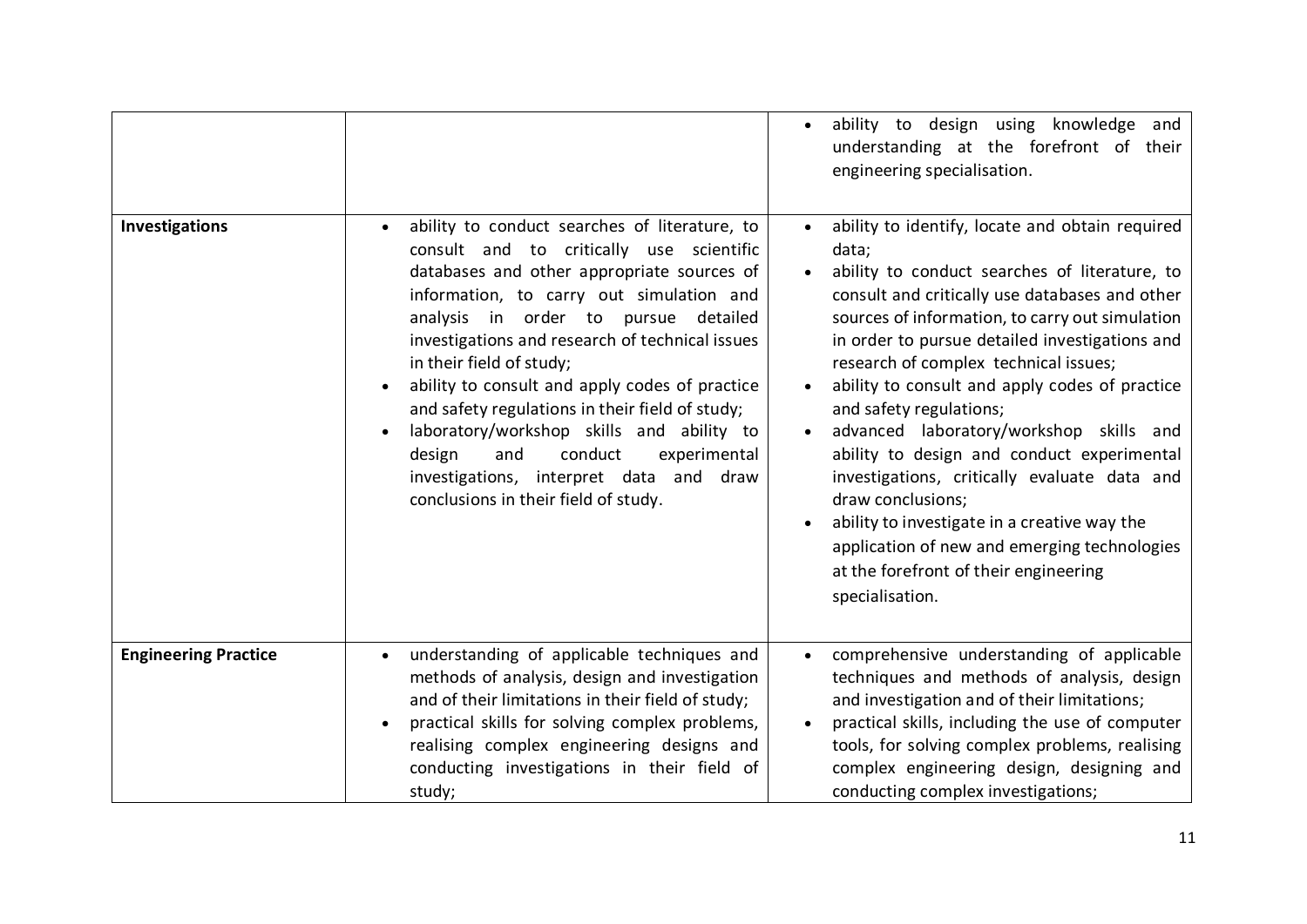|                                                                       | applicable<br>understanding<br>of<br>materials,<br>equipment<br>tools,<br>engineering<br>and<br>technologies and processes, and of their<br>limitations in their field of study;<br>ability to apply norms of engineering practice<br>in their field of study;<br>awareness of non-technical -societal, health<br>and safety, environmental, economic and<br>industrial - implications of engineering<br>practice;<br>awareness of economic, organisational and<br>(such<br>issues<br>managerial<br>as<br>project<br>management, risk and change management)<br>in the industrial and business context. | comprehensive understanding of applicable<br>materials, equipment and tools, engineering<br>technologies and processes, and of their<br>limitations;<br>ability to apply norms of engineering practice;<br>knowledge and understanding of the non-<br>technical - societal, health and safety,<br>environmental, economic and industrial -<br>implications of engineering practice;<br>critical awareness of economic, organisational<br>and managerial issues (such as project<br>management, risk and change management)   |
|-----------------------------------------------------------------------|---------------------------------------------------------------------------------------------------------------------------------------------------------------------------------------------------------------------------------------------------------------------------------------------------------------------------------------------------------------------------------------------------------------------------------------------------------------------------------------------------------------------------------------------------------------------------------------------------------|------------------------------------------------------------------------------------------------------------------------------------------------------------------------------------------------------------------------------------------------------------------------------------------------------------------------------------------------------------------------------------------------------------------------------------------------------------------------------------------------------------------------------|
| <b>Making Judgements</b><br><b>Communication and Team-</b><br>working | ability to gather and interpret relevant data<br>and handle complexity within their field of<br>study, to inform judgements that include<br>reflection on relevant social and ethical<br>issues;<br>ability to manage complex technical or<br>professional activities or projects in their field<br>of study, taking responsibility for decision<br>making.                                                                                                                                                                                                                                             | ability to integrate knowledge and handle<br>complexity, to formulate judgements with<br>incomplete or limited information, that<br>include reflecting on social and ethical<br>responsibilities linked to the application of<br>their knowledge and judgement to deliver<br>sustainable solutions for soicety, the<br>economy and environment;<br>ability to manage complex technical or<br>professional activities or projects that can<br>require new strategic approaches, taking<br>responsibility for decision making. |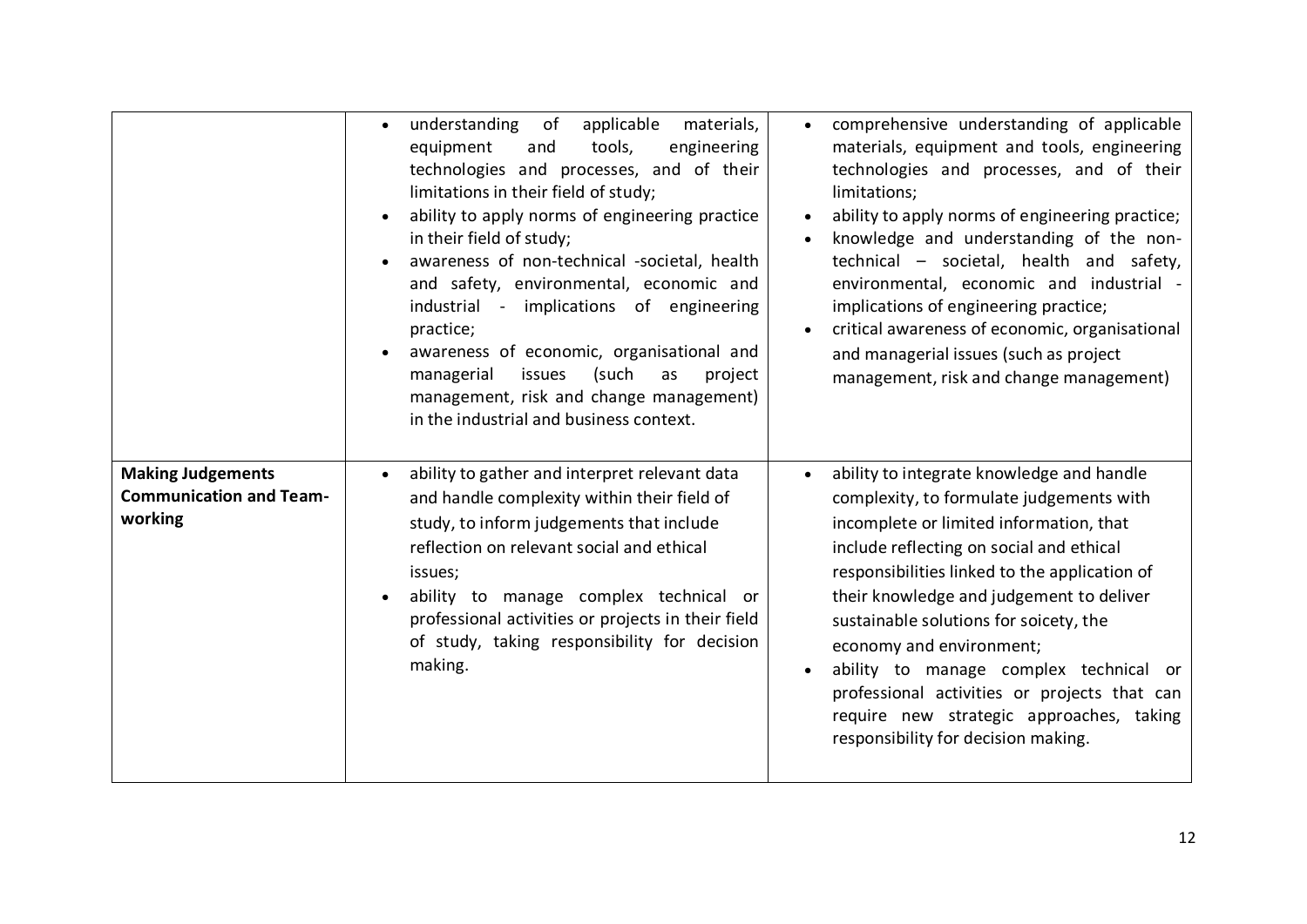| <b>Lifelong Learning</b> | ability to recognise the need for and to                                                                  | ability to engage in independent life-long                       |
|--------------------------|-----------------------------------------------------------------------------------------------------------|------------------------------------------------------------------|
|                          | engage in independent life-long learning;<br>ability to follow developments in science and<br>technology. | learning;<br>ability to undertake further study<br>autonomously. |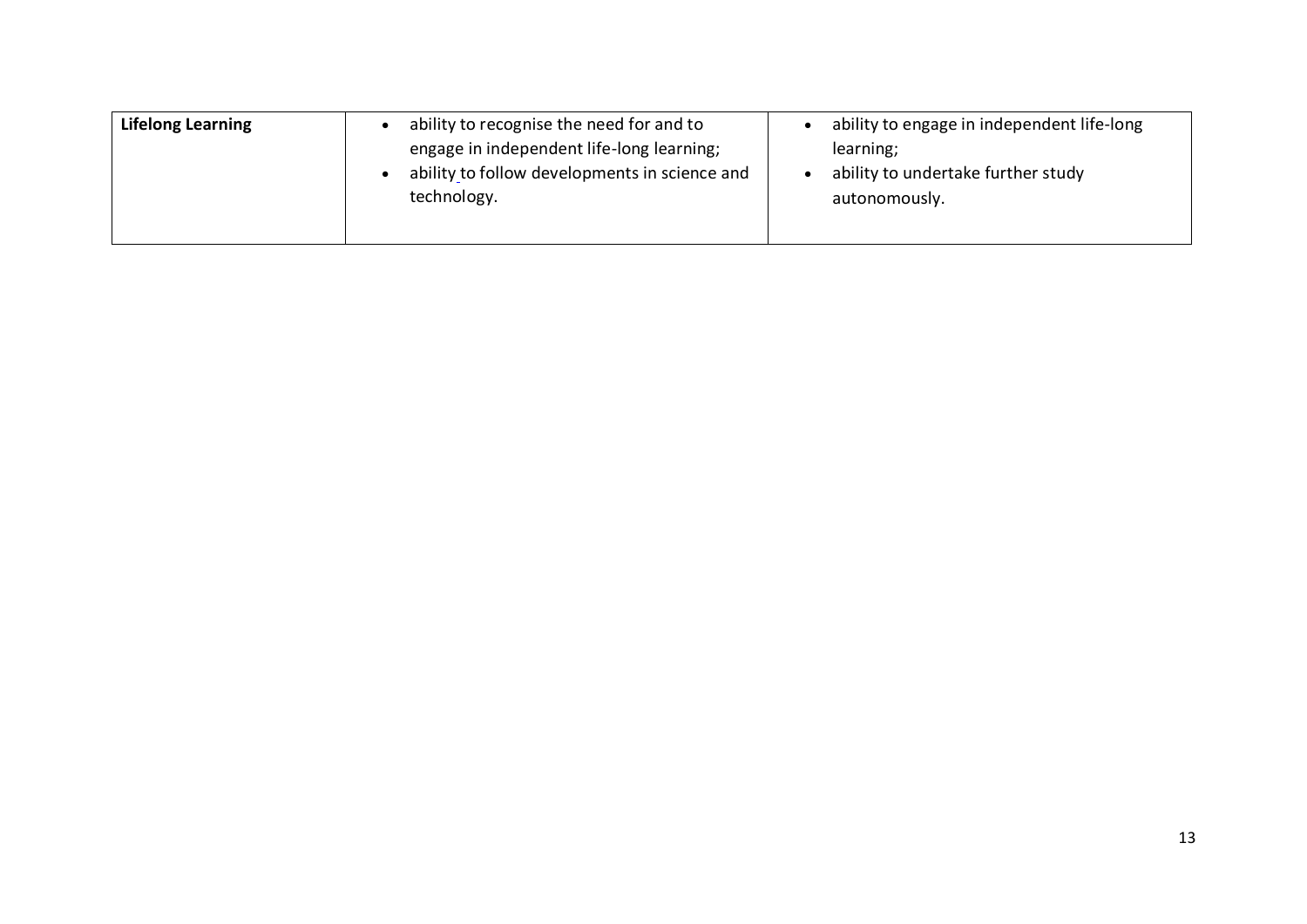#### <span id="page-13-0"></span>2.4 Programme Management

(a) Accreditation agencies should confirm that engineering degree programmes, for which a HEI seeks accreditation, are managed to,

- achieve the programme aims;
- provide a teaching and learning process that enables students to demonstrate achievement of Programme Outcomes;
- provide adequate resources;
- monitor the rules for student admission, transfer, progression and graduation; and
- comply with internal quality assurance procedures.

b) The five standards below specify the key areas of programme management that must be evaluated if an agency is to be authorised to award the EUR-ACE® label. The guidelines that follow the standards are not prescriptive, but are intended to assist agencies and HEIs in meeting the standards. Programme managers are free to satisfy the standards in accordance with their own traditions and resources.

#### <span id="page-13-1"></span>2.4.1 Programme Aims.

#### **The aims of accredited programmes must reflect the needs of employers and other stakeholders. The programme outcomes must be demonstrably consistent with the aims.**

The aims should take into account employment opportunities for graduates, potential developments in technology, the needs of employers, the wide range of applications of engineering, postgraduate opportunities for graduates, the mission of the university and the interests of students.

#### <span id="page-13-2"></span>2.4.2 Teaching and Learning Process

#### **The teaching and learning process must enable engineering graduates to demonstrate the knowledge, understanding, skills and abilities specified in the Programme Outcomes. The programme curriculum must specify how this is to be achieved.**

The curriculum should give comprehensive information on all the modules in the degree programme, including the syllabus, the module learning outcomes, the methodology of teaching and learning, credit allocation, the method of module assessment, and any prerequisite or co-requisite modules or other programme requirements. The curriculum should ensure that the module learning outcomes aggregate to the programme learning outcomes, including the effect of student choice of modules.

The learning process should be sufficiently flexible to accommodate different entry qualifications of students and different learning styles. If the programme includes time spent in industry or in another HEI, it should be assessed in the context of its contribution to the achievement of the Programme Outcomes.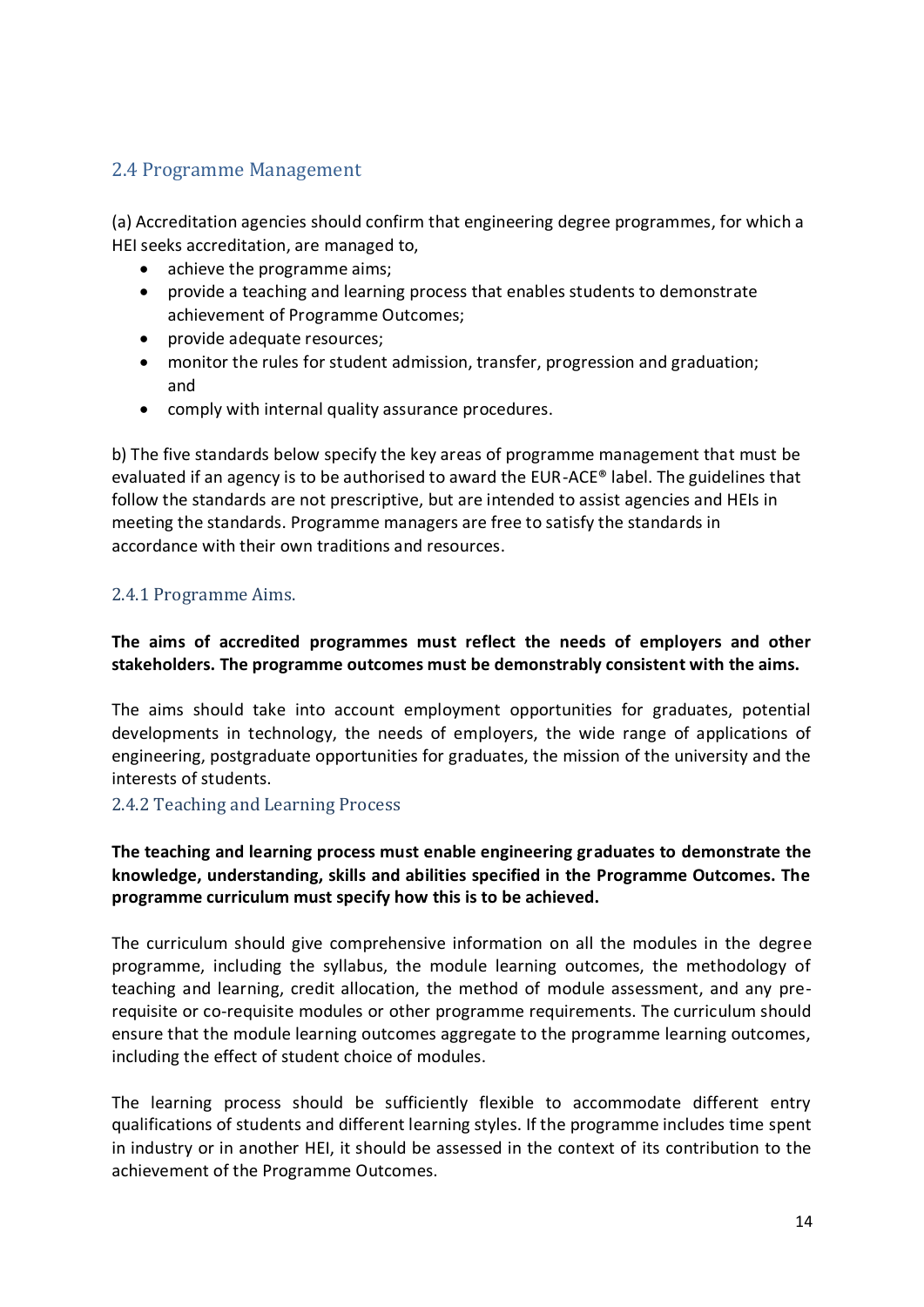The assessment of students should evaluate achievement of the specified module learning outcomes, and be both rigorous and fair. Wherever possible there should be second marking of student work or moderation of assessments. Students should have an opportunity to redeem work that is assessed as being below standard, provided this can be done without compromising output standards.

Independent and external scrutiny of the assessment of students, and of the decisions on progress and completion, are effective in ensuring that output standards are maintained. The arrangements for any such scrutiny should be documented.

The design, delivery of online programmes should demonstrate achievement of the prescribed programe outcomes

#### <span id="page-14-0"></span>2.4.3 Resources

**The resources to deliver the programme must be sufficient to enable the students to demonstrate the knowledge, understanding, skills and abilities specified in the Programme Outcomes.**

The number, qualifications and experience of the teaching staff should be adequate to teach the programme to the standard specified in the Programme Outcomes. The programme should be supported by an effective team of technical and administrative staff. There should be arrangements in place for ensuring that staff are updated to use and apply new technologies and receive training as and when required.

The laboratory, computing and workshop facilities should have the equipment necessary to support the programme; the arrangements for safe access by students should ensure appropriate opportunities for student practical activities, particularly to support project work.

Student support services, including but not limited to, tutoring, library and other information resources, assistance with external placements, should be readily accessible by students.

The resources necessary to deliver the programme should be supported by an adequate budget.

For programmes delivered onlin the resources and technology supporting delivery should not disadvantage any party.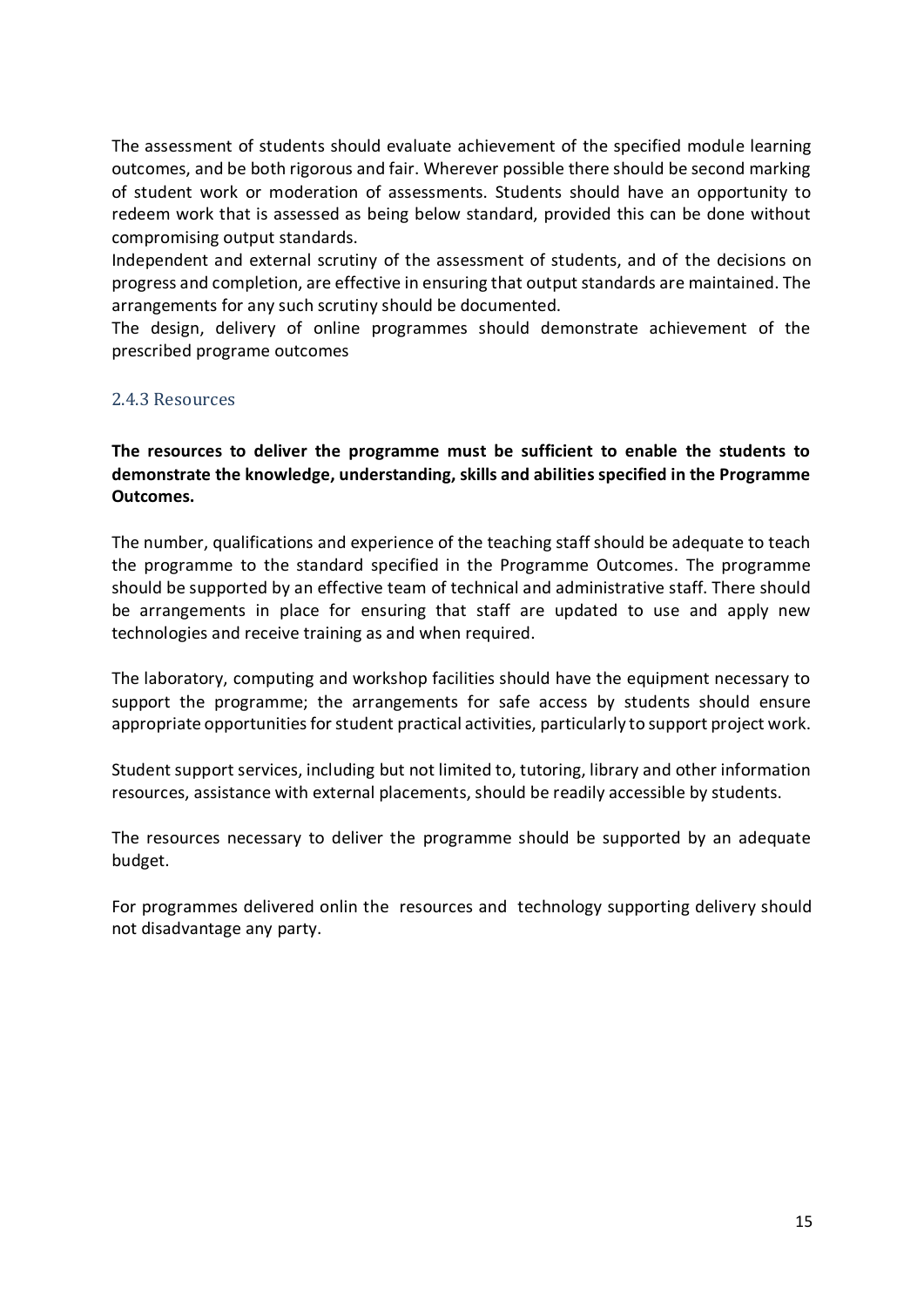#### <span id="page-15-0"></span>2.4.4 Student admission, transfer, progression and graduation

#### **The criteria for student admission, transfer, progression and graduation must be clearly specified and published, and the results monitored.**

Students should be informed of the qualifications necessary to enter the programme and of the regulations necessary to progress to completion. The criteria for students to transfer into later stages of the programme should be clearly specified.

Records of student achievement provide essential information for the review and development of programmes. There should be arrangements for monitoring the progress of students through the programme against their entry qualifications, so as to provide essential data for reviewing entry to the programme. In particular the number of, and reasons for, noncompletions should be recorded. The overall performance of students in individual modules should be noted in order to identify assessment results that are significantly different from the norm.

#### <span id="page-15-1"></span>2.4.5 Internal Quality Assurance

#### **Accredited engineering degree programmes must be supported by effective quality assurance policies and procedures.**

The programme should have quality assurance procedures that are consistent with the HEI quality assurance policy. It would be expected that there is a defined and documented procedure for reviewing the programme at regular intervals using all relevant data, including an evaluation of student achievement against the stated programme aims.

Feedback should be obtained in an agreed format from the students on an accredited programme on all taught modules in the programme, to enable the effectiveness of each module to be evaluated. There should be clearly understood arrangements for the day to day management of the programme to resolve any urgent and immediate problems.

Information about all aspects of the programme, including the quality assurance procedures, should be publicly available.

If HEIs have been subject of other quality assurance reviews the results of these reviews and any conditions addressed should be made available to the EUR-ACE review team.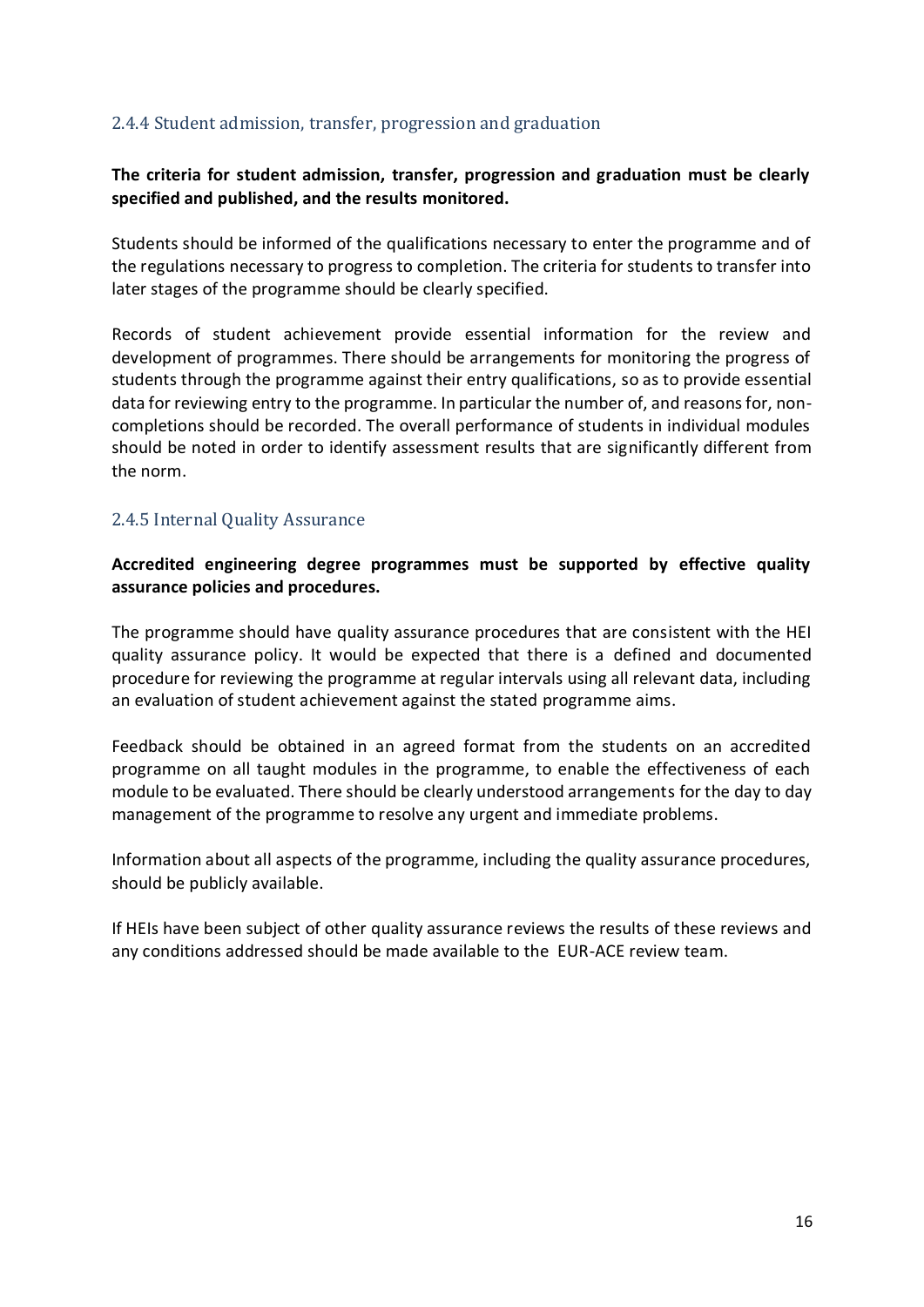# <span id="page-16-0"></span>3. Standards and Guidelines for Accreditation Agencies

#### <span id="page-16-1"></span>3.1 Introduction

(a) ENAEE requires quality assurance and accreditation agencies awarding the EUR-ACE® label to apply the standards described here. These standards apply to the effectiveness of the agency accreditation procedures in the evaluation of the learning process of the degree programme being accredited and its compliance with the Student Workload Requirements, Programme Outcomes and Programme Management specified above, for Bachelor and Master Degree programmes respectively.

(b) The seven standards specified below apply to the quality assurance of the internal processes of accreditation agencies. The standards are mandatory but the guidance is not intended to be prescriptive. It is recognised that agencies that accredit engineering programmes will have different histories and traditions, and will have established internal organisation and accreditation processes that are tuned to the needs of their particular communities and relevant regulatory requirements. Nevertheless it would be expected that agencies will incorporate processes consistent with the standards that are accepted internationally as providing the basis for effective accreditation of engineering degree programmes. This guidance is intended to indicate methods that have gained general approval through widespread use, and to reflect a consensus of good practice.

An agency that uses methods and procedures differing from those indicated by the guidelines should provide evidence that its methods and procedures comply fully with the standards described here.

#### <span id="page-16-2"></span>3.2. Programme Evaluation and Accreditation

#### <span id="page-16-3"></span>3.2.1. Methods and Procedures

**The methods and procedures of the agency must ensure that engineering degree programmes are accredited accurately in accordance with the agency's established standards.**

This standard is concerned with the processes used by the agency to establish, review and update its requirements of accredited programmes, of the infrastructure and resources of the HEI to deliver programmes and also of the agency procedures for evaluating programmes. Agencies need to be receptive to innovation in engineering technologies and teaching methods, to avoid accreditation inhibiting the introduction of new subjects and ways of teaching.

Established accreditation agencies will have a wide range of different arrangements for consulting all stakeholders to ensure that their accreditation processes are conducted efficiently and effectively. Whatever the arrangement, the agency procedures should ensure that its standards and methods of working are reviewed at regular intervals, and updated as required. The use of international accreditors is one way of ensuring that the agency standards and practices are consistent with international developments.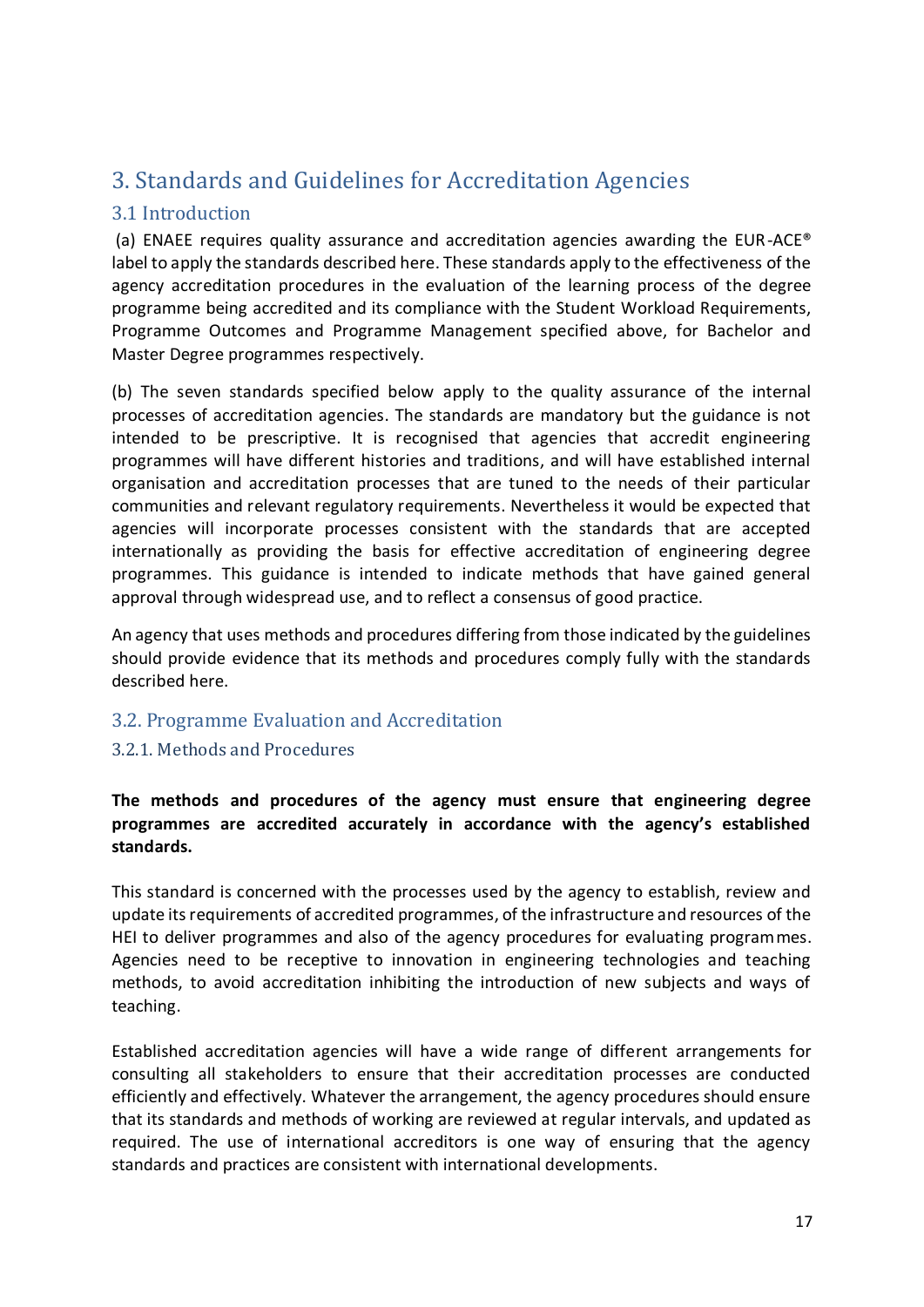In addition to ensuring that the specified standards of engineering education are maintained, accreditation agencies can have an important role in the development of engineering programmes through, for example, sharing good practice.

#### <span id="page-17-0"></span>3.2.2. Documentation

#### **The accreditation standards and procedures must be publicly available in an accessible format.**

The details of the accreditation standards and procedures should be widely available. A university applying for accreditation of a programme will require a clear statement of the standards and procedures that will be used to assess its application. It would be expected that agencies using web-based publishing have effective procedures for controlling changes to such documents.

Agencies have widely different publication practices, often arising from long-standing traditions that determine the format and number of publications, but the expectation would be that all documents relevant to accreditation are publicly available, and contain explicit statements of the accreditation standards. The documentation should provide comprehensive information on the procedures used in evaluating programmes, including, but not limited to, format of self-assessment report, timetable of observation visit, membership of accreditation panels and other committees and a template for accreditation reports.

There should be an effective arrangement to ensure that changes in documentation arising from improvements in presentation and procedures are communicated to HEIs and other stakeholders. If the documentation is available on a website it should be properly signposted and readily downloaded.

#### <span id="page-17-1"></span>3.2.3. Accreditation Process

#### **The accreditation process must be effective in acquiring all the evidence necessary to make decisions.**

The value of accreditation evaluations to universities, and to the wider engineering profession, is enhanced by a process designed to acquire the information necessary to make an informed decision. Agencies should ensure that the specification for the contents of the self-assessment report, and the agenda for the site visit by the accreditation panel are structured to obtain the required information. Accreditation evaluations are demanding of the time and resources of universities and therefore the process should not make unnecessary or excessive demands.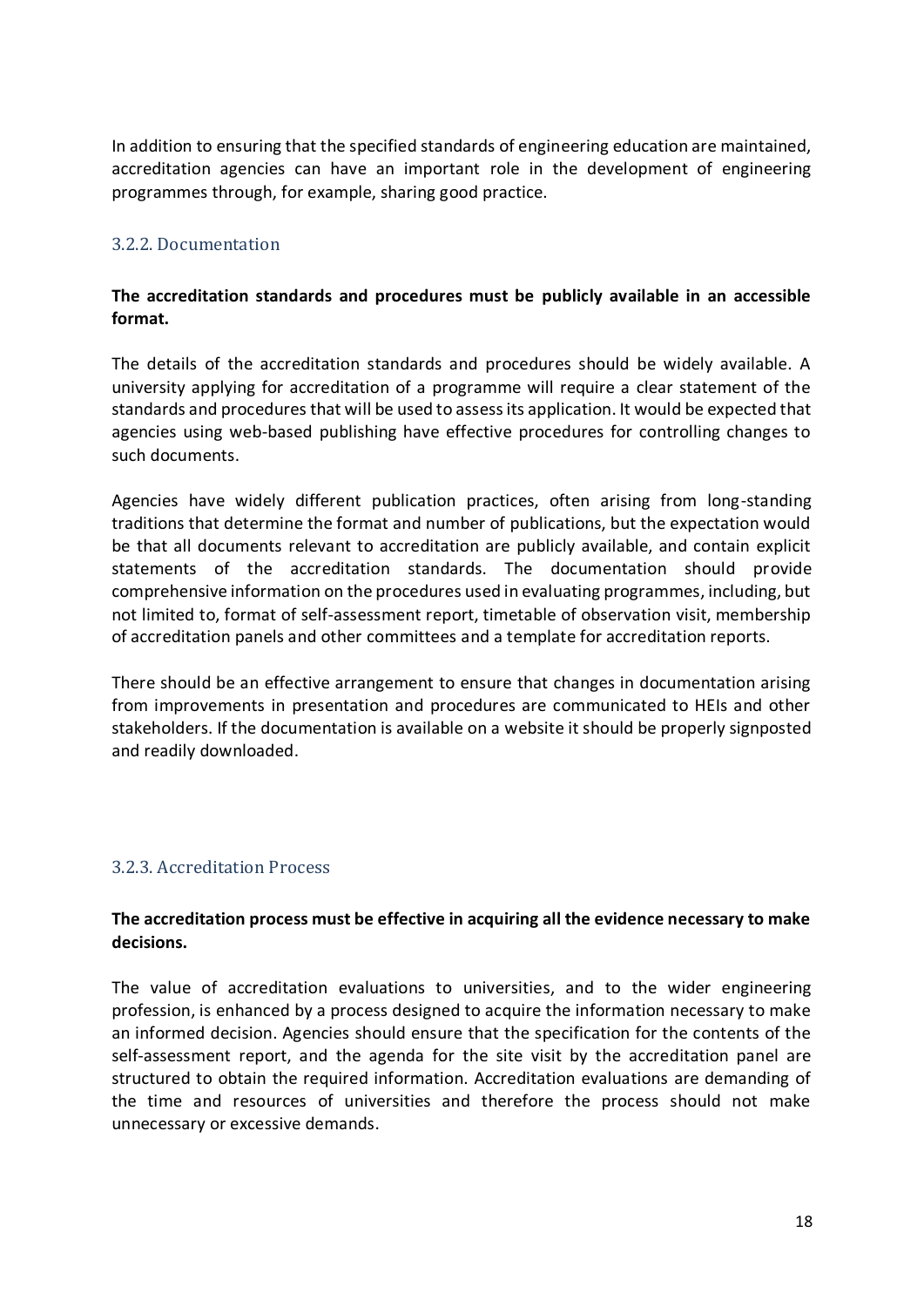The timetable for the accreditation process should provide adequate time to enable the HEI to assemble the relevant information. The format, content and detail of the evidence to be provided in the self-assessment report submitted by the HEI should be clearly specified. The agency should list the supporting documentation that is to be provided either before or during the visit of the accreditation panel, such as minutes of meetings, examples of assessed student work, and quality assurance procedures.

The collective experience of agencies in many countries is that it is important to train the members of accreditation panels to assess evidence presented in different formats, ask relevant follow up questions, and make balanced judgements. The number and expertise of the panel membership should be determined by the nature of the programmes being assessed. Usual practice is that the accreditation panel consists of at least three persons, with appropriate representation from all relevant sectors of the engineering profession.

The self-assessment report and other specified information should, typically, be available to the accreditation panel about one month in advance of the site visit. The consideration of actions arising from observations of previous accreditation visits should be included in the self assessment report.

The duration of the site visit will be determined by the need to collect the required evidence, and to investigate aspects of the self-assessment report. The agenda for the visit should be specified in advance by the agency, but may be changed by the accreditation panel depending on circumstances. It would be expected that the agenda would schedule an initial meeting of the panel to review the submitted evidence, and a programme of meetings as required with HEI management, teachers, students, graduates, and employers. There should also be an opportunity for the panel to inspect the teaching and other supporting facilities, and to evaluate assessed student work. In order that the time available during the visit is used efficiently, some agencies request samples of assessed student work to be sent to the accreditation panel ahead of the visit, thereby enabling the work to be scrutinised more carefully.

If the agency uses a template for the report of the accreditation panel, it should be publicly available to ensure that the HEI is fully aware of the basis for accreditation decisions.

The normal review schedule is every 5 years

The topics of Institutional Accreditation and Transnational Accreditation are addressed in separate ENAEE documents..

#### <span id="page-18-0"></span>3.2.4 Decision-making

#### **Accreditation decisions must be demonstrably accurate, consistent and unbiased.**

The decisions of the agency need to be accepted by all stakeholders, if accreditation is to be accepted as evaluating the quality of engineering programmes. The agency should retain documented evidence of how decisions are reached.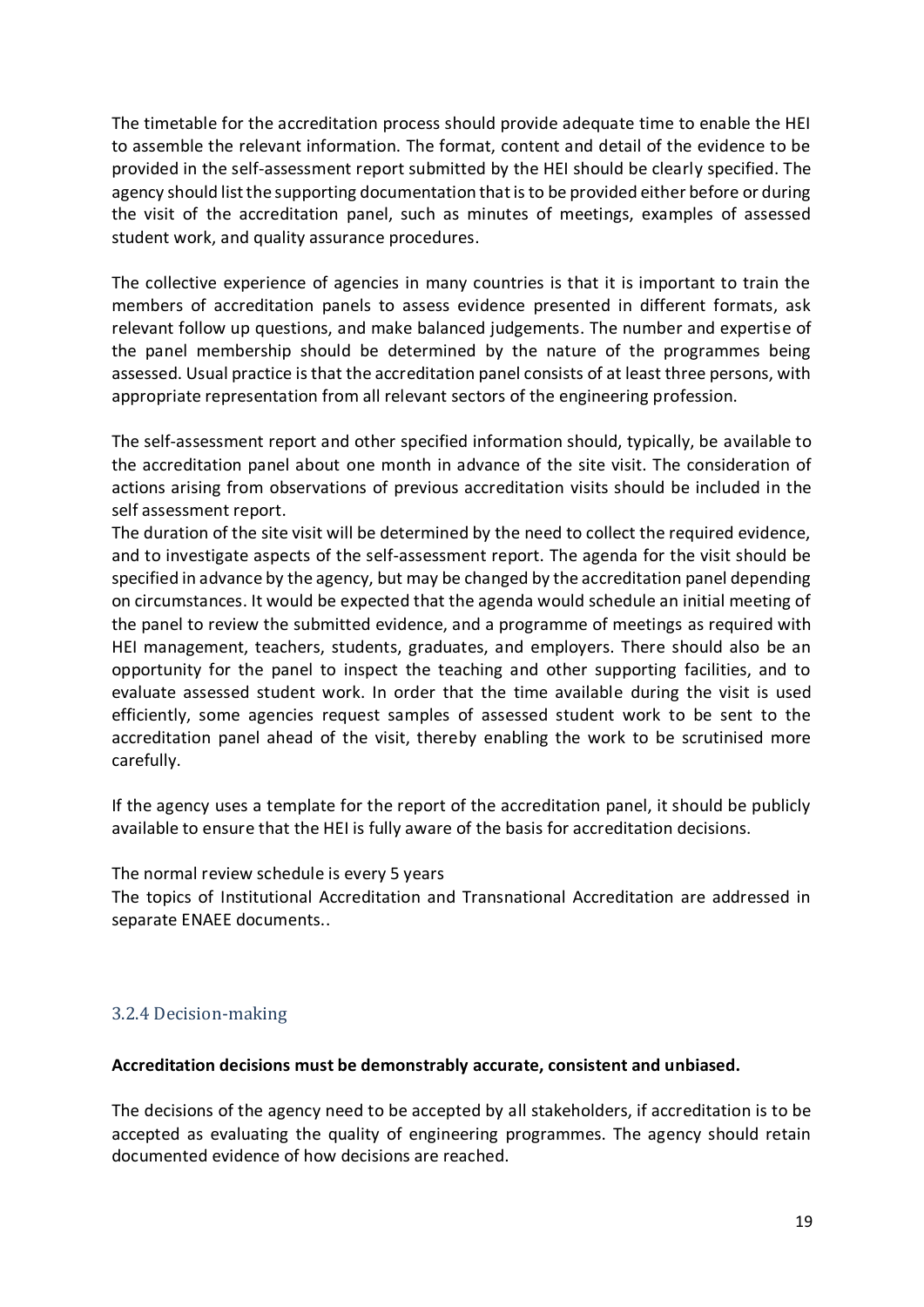Agency decisions on accreditation should be based on careful and unbiased evaluation of the evidence provided by the university, and in the report of the accreditation panel. The decisions should be made by a board appointed for that purpose, and composed of representatives from all sectors of the profession. The report (devoid of any recommendations) should have been cleared for factual accuracy by the university prior to consideration by the board, and it would be expected that one of the members of the accreditation panel would present the report to the board. Any member of the board who has (or has had) a connection of any sort with the university concerned should not be present during the decision making process.

It would be expected that the agency has documented procedures for appointing members to the board, and would maintain a balance of representation between all sectors of the profession. The terms of reference of the board, and its rules and procedures should be documented and publicly available. The board should have a range of possible decisions on accreditation to ensure that it can act constructively in the best interests of the profession.

The agency should have formal procedures for communicating decisions to HEIs, for recording decisions, for following up any actions required, and for any appeals against decisions.

#### <span id="page-19-0"></span>3.2.5 Publication

#### **The agency must publish the outcome of the accreditation evaluation.**

Publication of the decision to accredit a programme, and the period for which the accreditation is valid, will contribute to maintaining the standard of engineering programmes.

The list of programmes accredited by the agency should be published including the period for which the accreditation is valid. The university should also be able to use accreditation of its programmes in publicity for prospective students. Agencies should also give consideration to publishing some parts of the report of the accreditation panel, subject to any limitations arising from confidentiality and other relevant considerations.

#### <span id="page-19-1"></span>3.3 Quality Assurance of Accreditation Agency

#### <span id="page-19-2"></span>3.3.1 Administration

#### **The management, organisation, and administration of the agency must ensure that the accreditation functions of the agency are implemented accurately and reliably.**

Agencies will have developed a wide range of different practices to administer its accreditation procedures, and will usually have arrangements that are well tried and understood. Nevertheless because an agency is making decisions on the quality of programmes on behalf of the engineering profession, it is important to review its practices from time to time, and to subject them to external scrutiny. Its organisation and processes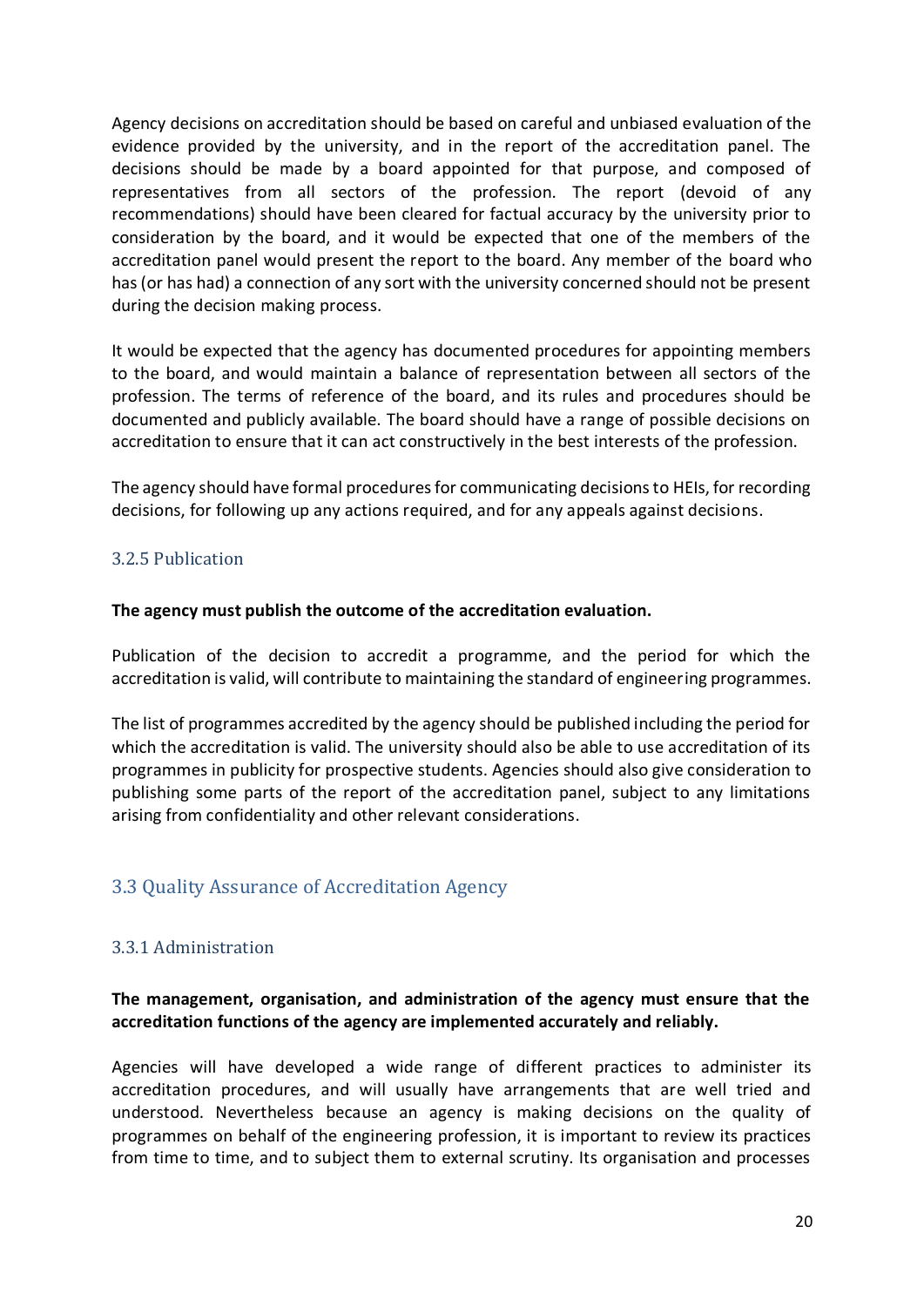should be open and transparent to ensure the efficiency and integrity of its accreditation decisions.

The agency's administrative arrangements, procedures and rules should be fully documented and publicly available. Such arrangements should include, but not be limited to, the procedures for membership of the decision making board and other relevant committees, for making accreditation decisions, and for selecting accreditation panels. It would be expected that the agency has quality assurance procedures to evaluate its activities. Such procedures should include a report at regular intervals, typically annually, to record and review its activities, and which should be independently, preferably externally, assessed.

#### <span id="page-20-0"></span>3.3.2 Status and Resources

#### **The agency must be independent of outside influences and have adequate resources to undertake accreditation.**

The purpose of accreditation is to ensure the standard of engineering degree programmes. Therefore the agency should be recognised, formally or otherwise, by the engineering profession as having that responsibility. The standards should have been established collectively by the profession. Furthermore, it is essential that the agency is independent of all influences or conflicts of interest that might impact on the integrity of its decisions on accreditation. In order to preserve its independence it should have access to adequate financial resources and the technical expertise necessary to implement accreditation effectively.

The value of the accreditation of programmes requires that the engineering profession recognises the agency as the organisation with the specific responsibility for ensuring the quality of engineering programmes. Such recognition can be formal and legally validated, or informal and validated by wide representation of the profession on the agency board, committees and panels.

If the standards of an agency are substantially compliant with the requirements specified in the **[Standards and Guidelines for Quality Assurance in the European Higher Education Area](http://www.enqa.eu/index.php/home/esg/)  [\(ESG\),](http://www.enqa.eu/index.php/home/esg/)** then the agency is eligible to apply to be a member of **[ENQA \(European Association](http://www.enqa.eu/)  [for Quality Assurance in Higher Education\),](http://www.enqa.eu/)** and to be listed in the **[European Quality](https://www.eqar.eu/)  [Assurance Register](https://www.eqar.eu/) (EQAR).**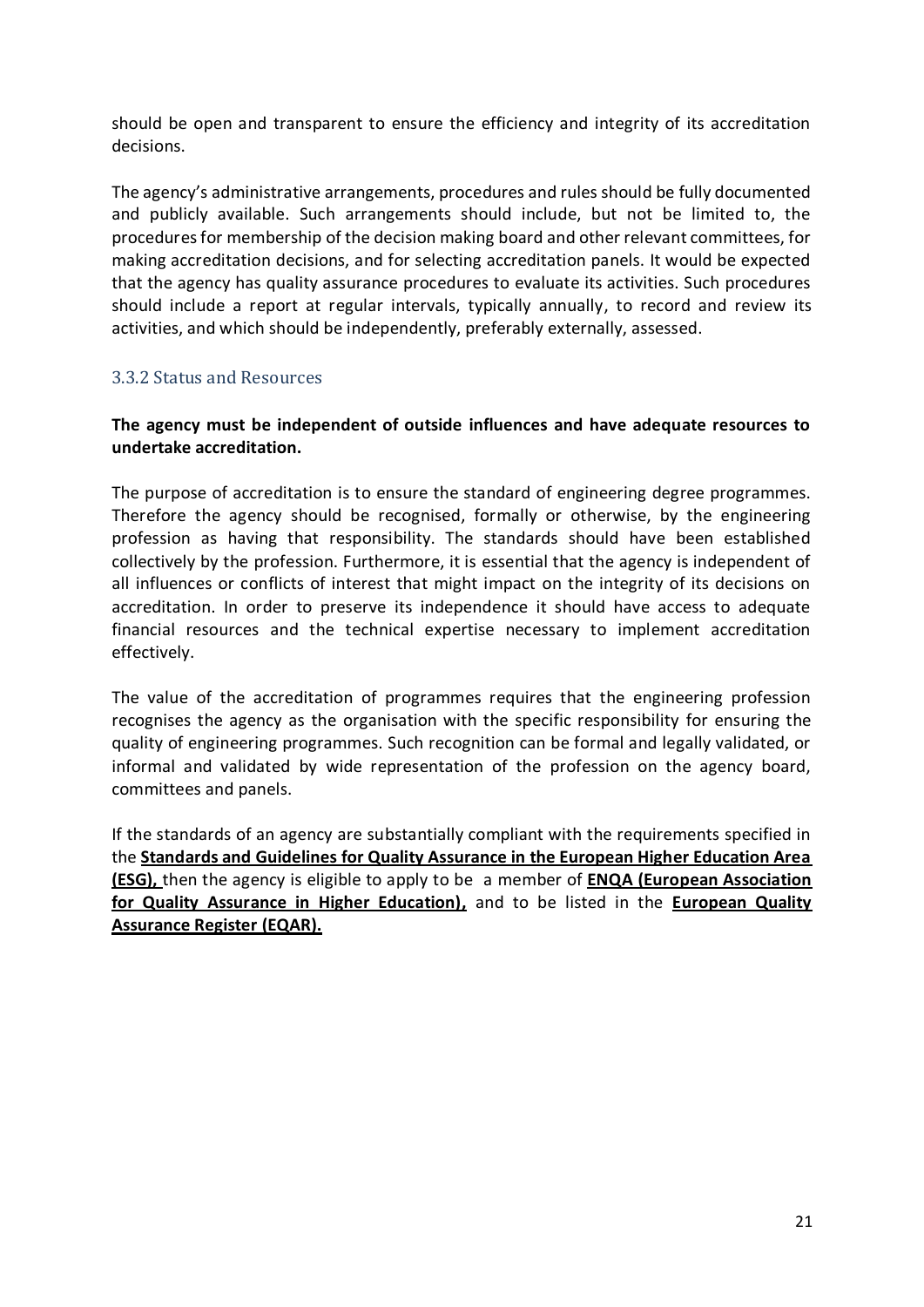## <span id="page-21-0"></span>APPENDICES

The following appendices are provided as a guide to assist HEIs and accreditation and quality assurance agencies when these agencies are applying for authorisation to award the EUR-ACE® label. They are not intended to be prescriptive. They are an indication of what ENAEE would expect to form the basis of both the self-assessment review of an engineering degree programme by a HEI, and of the accreditation process of the agency, if the required standards are to be achieved.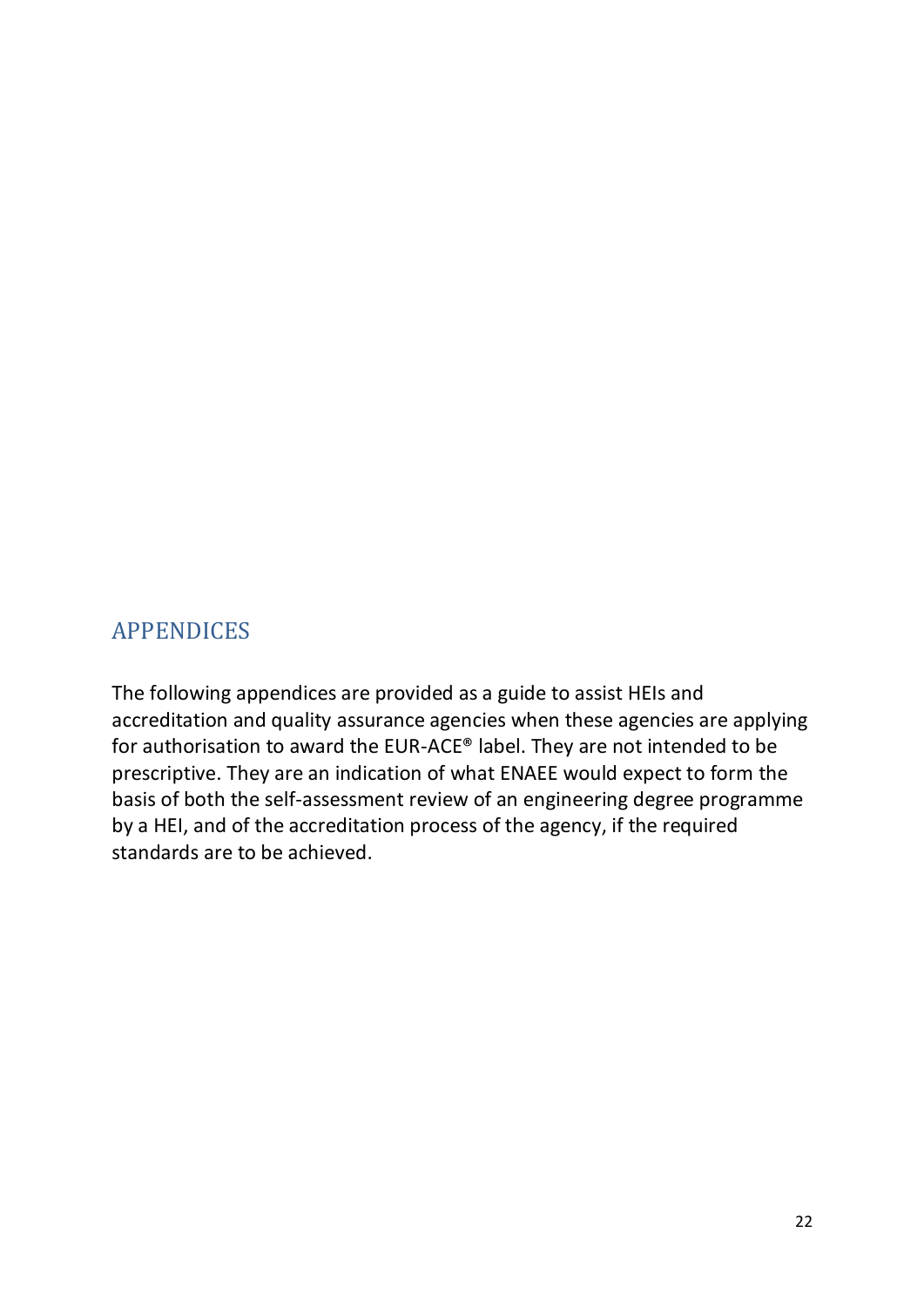# <span id="page-22-0"></span>Appendix 1 - Guidelines on Programme Self-Assessment Review by HEI and Accreditation Requirements of Agency

| 1. Programme Aims                                       |                                                                                                                                                                                                                                                                                                              |  |
|---------------------------------------------------------|--------------------------------------------------------------------------------------------------------------------------------------------------------------------------------------------------------------------------------------------------------------------------------------------------------------|--|
|                                                         | Documentation to be provided                                                                                                                                                                                                                                                                                 |  |
|                                                         | Relevant industry and labour market organisations and other stakeholders<br>consulted, and methods and schedule of consultation.                                                                                                                                                                             |  |
|                                                         | Identified educational needs of the labour market and other stakeholders.                                                                                                                                                                                                                                    |  |
| 1.1 Educational                                         | <b>Questions to be considered</b>                                                                                                                                                                                                                                                                            |  |
| needs of the labour<br>market and other<br>stakeholders | Were the relevant industry and labour market organisations and other<br>stakeholders consulted? Was the methodology and schedule of<br>consultation adequate in order to identify their educational needs?                                                                                                   |  |
|                                                         | Have the educational needs of these stakeholders been identified in a way<br>which facilitates the definition of the programme aims and programme<br>outcomes, i.e. in terms of professional profiles and/or<br>functions/roles/activities expected of the graduates and associated<br>required competences? |  |
|                                                         | Documentation to be provided                                                                                                                                                                                                                                                                                 |  |
|                                                         | Set of Programme Aims                                                                                                                                                                                                                                                                                        |  |
|                                                         | <b>Questions to be considered</b>                                                                                                                                                                                                                                                                            |  |
| 1.2 Programme<br>Aims                                   | Have the programme aims been developed in terms of professional profiles<br>of the engineering graduates and/or roles/activities students are to be<br>prepared for, and the associated competences to be developed and<br>obtained by the students during the learning process?                             |  |
|                                                         | Are the programme aims consistent with the mission of the institution that<br>the programme belongs to and the identified educational needs of the<br>labour market?                                                                                                                                         |  |
| 1.3 Programme                                           | Documentation to be provided                                                                                                                                                                                                                                                                                 |  |
| outcomes                                                | Set of programme outcomes.                                                                                                                                                                                                                                                                                   |  |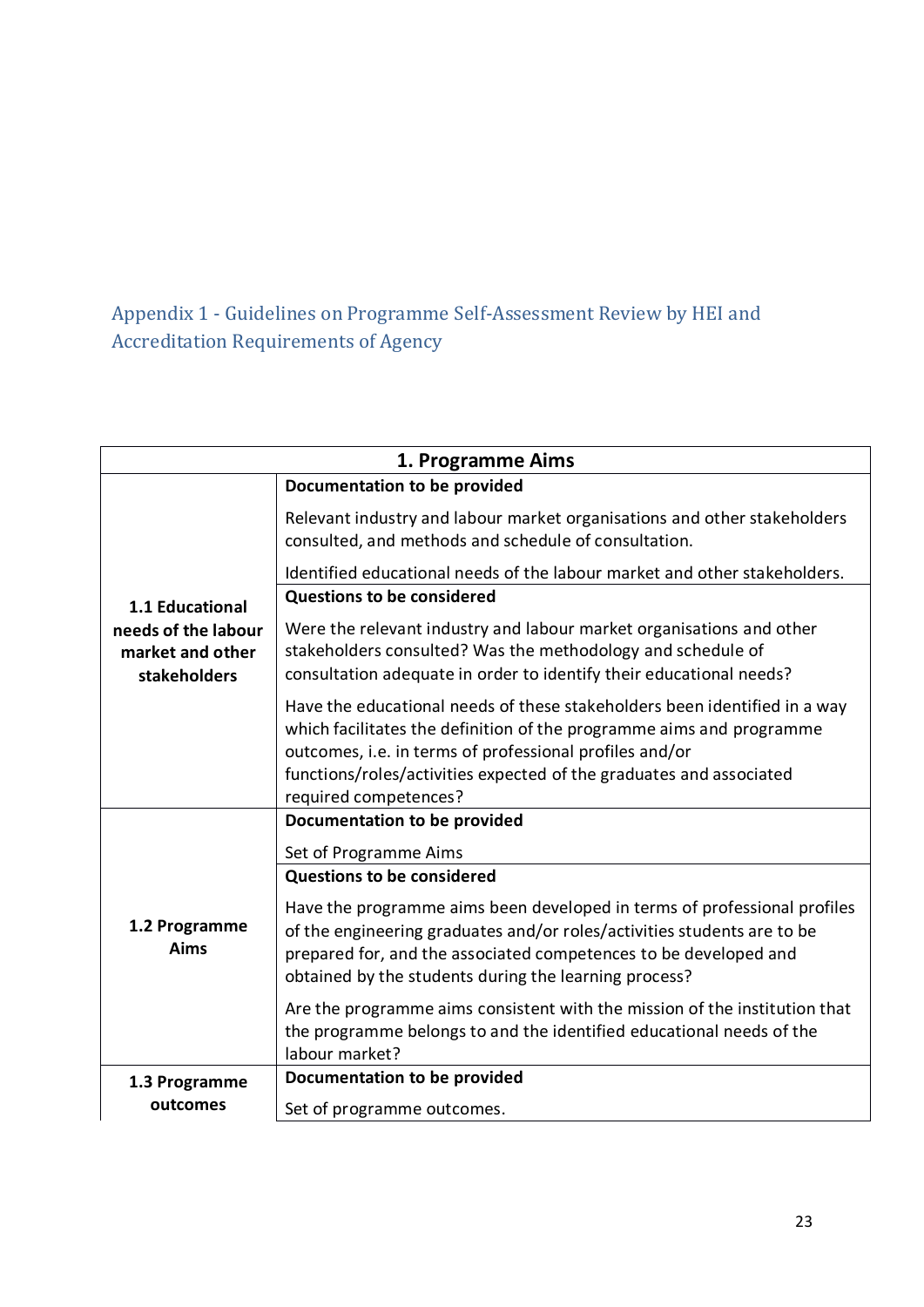|                         | <b>Questions to be considered</b>                                                                                                                                                                                                                                                        |
|-------------------------|------------------------------------------------------------------------------------------------------------------------------------------------------------------------------------------------------------------------------------------------------------------------------------------|
|                         | Have the programme outcomes been established in terms of what students<br>are expected to know, understand and/or be able to demonstrate after<br>completion of the learning process?                                                                                                    |
|                         | Are the programme outcomes consistent with the relevant national<br>qualifications framework, if any, with the EUR-ACE® Programme Outcomes<br>for accreditation and with the established programme aims?                                                                                 |
|                         |                                                                                                                                                                                                                                                                                          |
|                         | 2. Teaching and Learning Process.                                                                                                                                                                                                                                                        |
|                         | Documentation to be made available / to be required                                                                                                                                                                                                                                      |
|                         | Curriculum and description of its characteristics.                                                                                                                                                                                                                                       |
|                         | Characteristics of the modules/course units (in particular: number of ECTS<br>credits, learning outcomes, content, typologies of teaching activities,<br>assessment of students' learning, pre-requisites, didactic material).                                                           |
|                         | Documentation of the suitability of the curriculum to the achievement of                                                                                                                                                                                                                 |
| 2.1 Teaching and        | the programme outcomes.                                                                                                                                                                                                                                                                  |
| <b>Learning Process</b> | <b>Questions to be considered</b>                                                                                                                                                                                                                                                        |
|                         | Does the totality of the learning outcomes of the modules accumulate to<br>constitute the programme outcomes?                                                                                                                                                                            |
|                         | Is the curriculum formally approved by the HEI the programme belongs to?                                                                                                                                                                                                                 |
|                         | Does the curriculum embed a student-centred learning and teaching<br>approach that enables flexible learning paths and encourages students to take an<br>active role in co-creating the learning process?                                                                                |
|                         | Documentation to be provided                                                                                                                                                                                                                                                             |
|                         | Note: The methods and criteria of assessment of the students' learning<br>should be included in the characteristics of the course units/modules.                                                                                                                                         |
| 2.2 Assessment of       | <b>Questions to be considered</b>                                                                                                                                                                                                                                                        |
| students' learning      | Do the assessment methods and criteria provide evidence of their capacity<br>to check the effective achievement of the intended course unit/module<br>learning outcomes by the students and ensure trust that the level of<br>achievement by the students is assessed in a credible way? |
|                         | Documentation to be provided                                                                                                                                                                                                                                                             |
| 2.3 Planning of the     | Calendar and timetable of didactic activities and examinations.                                                                                                                                                                                                                          |
| learning process        | <b>Questions to be considered</b>                                                                                                                                                                                                                                                        |
|                         | Has the development of the learning process been planned in order to<br>enable students to achieve the programme outcomes in the expected time?                                                                                                                                          |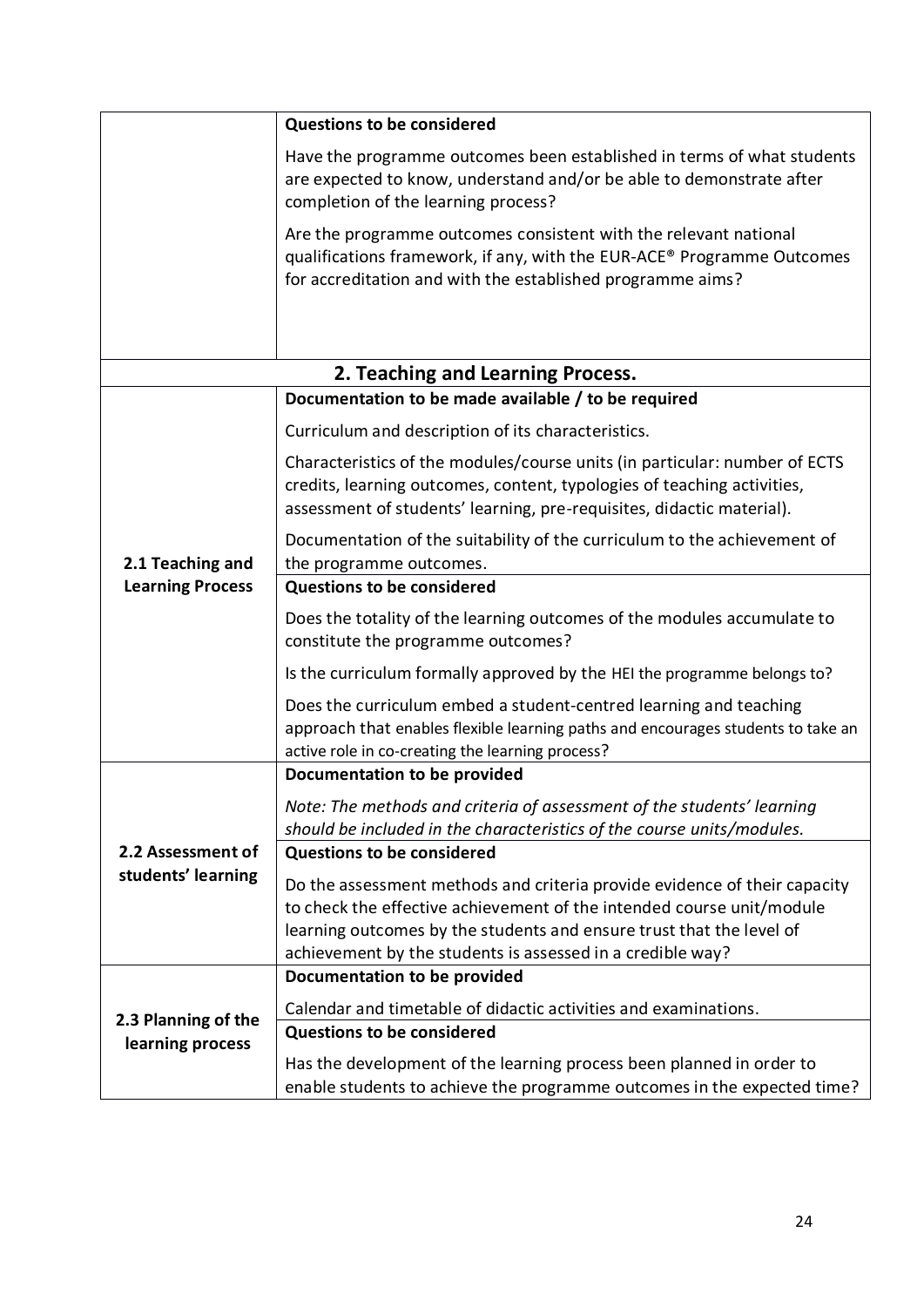|                                     | Documentation to be provided                                                                                                                                                                                                                                                   |
|-------------------------------------|--------------------------------------------------------------------------------------------------------------------------------------------------------------------------------------------------------------------------------------------------------------------------------|
|                                     | Description of how the teaching and learning process and student<br>assessment are managed including a feedback loop in relation to the quality<br>of the learning process and the assessment of students. This should include<br>statistical analysis and documentation used. |
| 2.4 Management of                   | <b>Questions to be considered</b>                                                                                                                                                                                                                                              |
| the learning process                | How does the management of the learning process assure achievement of<br>the programme aims and the programme outcomes?                                                                                                                                                        |
|                                     | Do the results of the quality control of the assessment tests attest their<br>adequacy and appropriateness?                                                                                                                                                                    |
|                                     | Is the achievement of the learning outcomes of course units/modules<br>adequately assessed?                                                                                                                                                                                    |
|                                     | 3. Resources                                                                                                                                                                                                                                                                   |
|                                     | <b>Documentation to be provided</b>                                                                                                                                                                                                                                            |
|                                     | Curricula vitae of teaching staff.                                                                                                                                                                                                                                             |
|                                     | Teaching support staff.                                                                                                                                                                                                                                                        |
|                                     | Recruitment policy in the selection of the teaching staff.                                                                                                                                                                                                                     |
|                                     | Opportunities offered to the teaching staff to improve their teaching skills and<br>the use of new technologies.                                                                                                                                                               |
|                                     | <b>Questions to be considered</b>                                                                                                                                                                                                                                              |
| 3.1 Teaching staff                  | Are the teaching staff appointed according to pre-defined recruitment<br>criteria?                                                                                                                                                                                             |
|                                     | Are the teaching staff quantitatively and qualitatively adequate for the<br>achievement of the programme outcomes by students?                                                                                                                                                 |
|                                     | Are the teaching support staff qualitatively adequate for the achievement<br>of the established programme outcomes by students?                                                                                                                                                |
|                                     | Does the programme offer the teaching staff the opportunity to improve<br>their teaching skills and the use of new technologies?                                                                                                                                               |
|                                     | Documentation to be provided                                                                                                                                                                                                                                                   |
|                                     | Classrooms used by the programme, with the equipment available.                                                                                                                                                                                                                |
| 3.2 Facilities and<br>support staff | Rooms for individual study used by the students of the programme, with<br>the equipment available.                                                                                                                                                                             |
|                                     | Laboratories/workshops used by the programme, with the equipment and<br>technical staff available.                                                                                                                                                                             |
|                                     | Libraries used by the students of the programme, with the equipment,<br>services and library staff available.                                                                                                                                                                  |
|                                     | Other resources and special initiatives.                                                                                                                                                                                                                                       |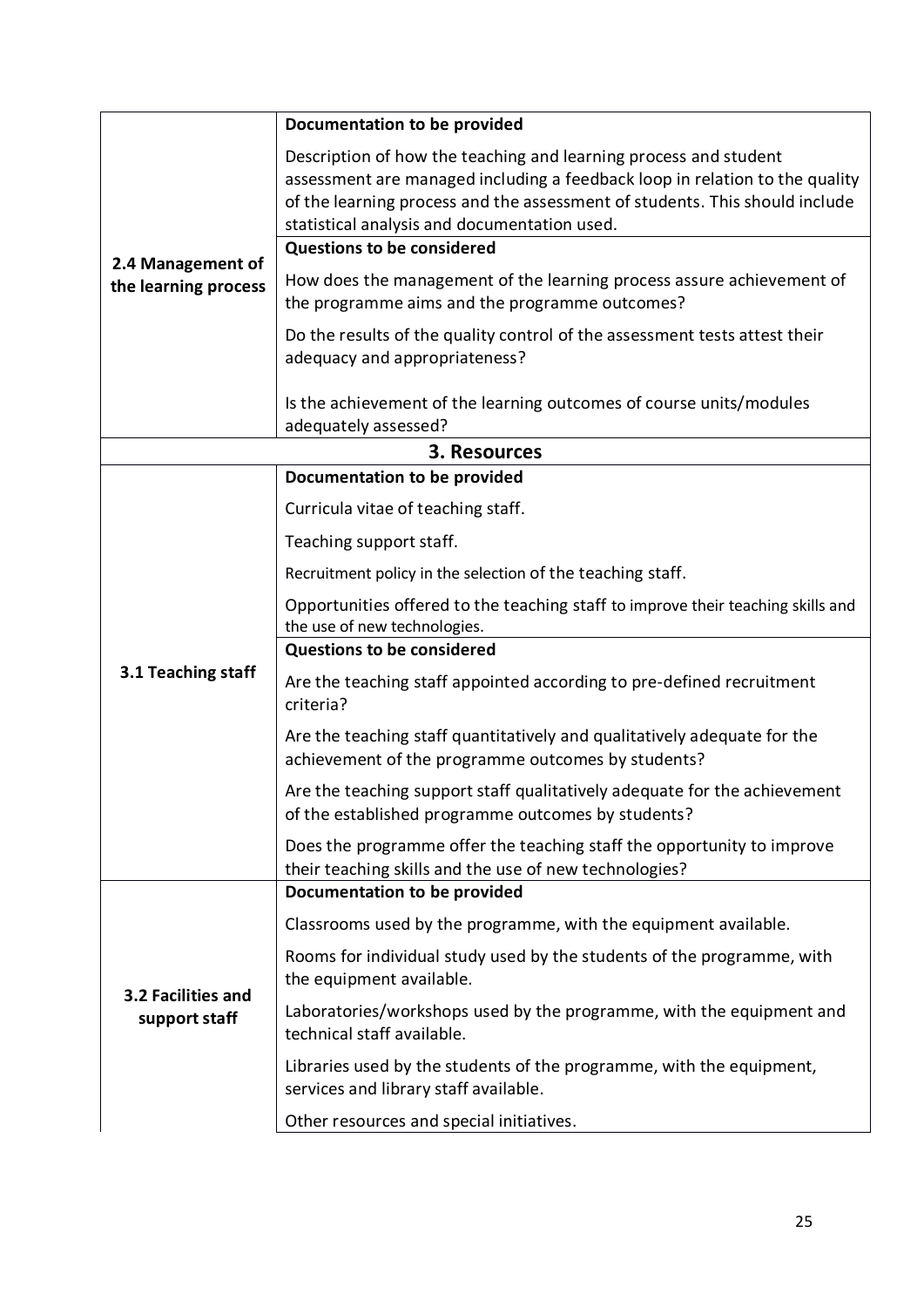|                                                            | <b>Questions to be considered</b>                                                                                                                                                                                                                                                     |  |
|------------------------------------------------------------|---------------------------------------------------------------------------------------------------------------------------------------------------------------------------------------------------------------------------------------------------------------------------------------|--|
|                                                            | Are the facilities at the disposal of the programme, with the associated<br>equipment, quantitatively and qualitatively adequate for the development<br>of the established programme aims as designed and planned, and enable<br>the application of the established didactic methods? |  |
|                                                            | Is there adequate technical and library staff?<br>Documentation to be provided                                                                                                                                                                                                        |  |
| 3.3 Financial                                              | Needs and availability of financial resources.                                                                                                                                                                                                                                        |  |
| resources                                                  | <b>Questions to be considered</b>                                                                                                                                                                                                                                                     |  |
|                                                            | Are the financial resources available to the programme adequate for the<br>development of the learning process as designed and planned?<br><b>Documentation to be provided</b>                                                                                                        |  |
|                                                            |                                                                                                                                                                                                                                                                                       |  |
|                                                            | Organization, management and activities of student support (career advice,<br>tutoring and assistance) services, and administrative staff available.                                                                                                                                  |  |
| 3.4 Student support                                        | <b>Questions to be considered</b>                                                                                                                                                                                                                                                     |  |
| services                                                   | Does the programme provide student support (career advice, tutoring and<br>assistance) services relevant to the learning process and enable students'<br>learning and progression easier?                                                                                             |  |
|                                                            | Are the administrative staff quantitatively and qualitatively adequate for<br>the effective management of the student support services?<br>Documentation to be provided                                                                                                               |  |
|                                                            | Partnerships which enable training periods outside the university.                                                                                                                                                                                                                    |  |
|                                                            | Partnerships which enable international study mobility periods.<br><b>Questions to be considered</b>                                                                                                                                                                                  |  |
| <b>3.5 Partnerships</b>                                    | Are the partnerships with public and/or private bodies for training periods<br>outside the university adequate quantitatively and qualitatively to the<br>achievement of the programme outcomes?                                                                                      |  |
|                                                            | Are the partnerships with foreign universities or other HEI's for<br>international mobility adequate quantitatively and qualitatively to the<br>achievement of the programme outcomes?                                                                                                |  |
| 4. Student Admission, transfer, progression and graduation |                                                                                                                                                                                                                                                                                       |  |
|                                                            | Documentation to be provided                                                                                                                                                                                                                                                          |  |
| 4.1 Rules governing                                        | Qualifications and requirements for admission to the programme and<br>methods of assessment of their possession by the students.                                                                                                                                                      |  |
| the students'<br>academic career                           | Regulations for the recognition of higher education qualifications, periods<br>of study and prior learning.                                                                                                                                                                           |  |
|                                                            | Criteria for the management of the students' progression in their studies.                                                                                                                                                                                                            |  |
|                                                            | Certification of students' studies successfully completed.                                                                                                                                                                                                                            |  |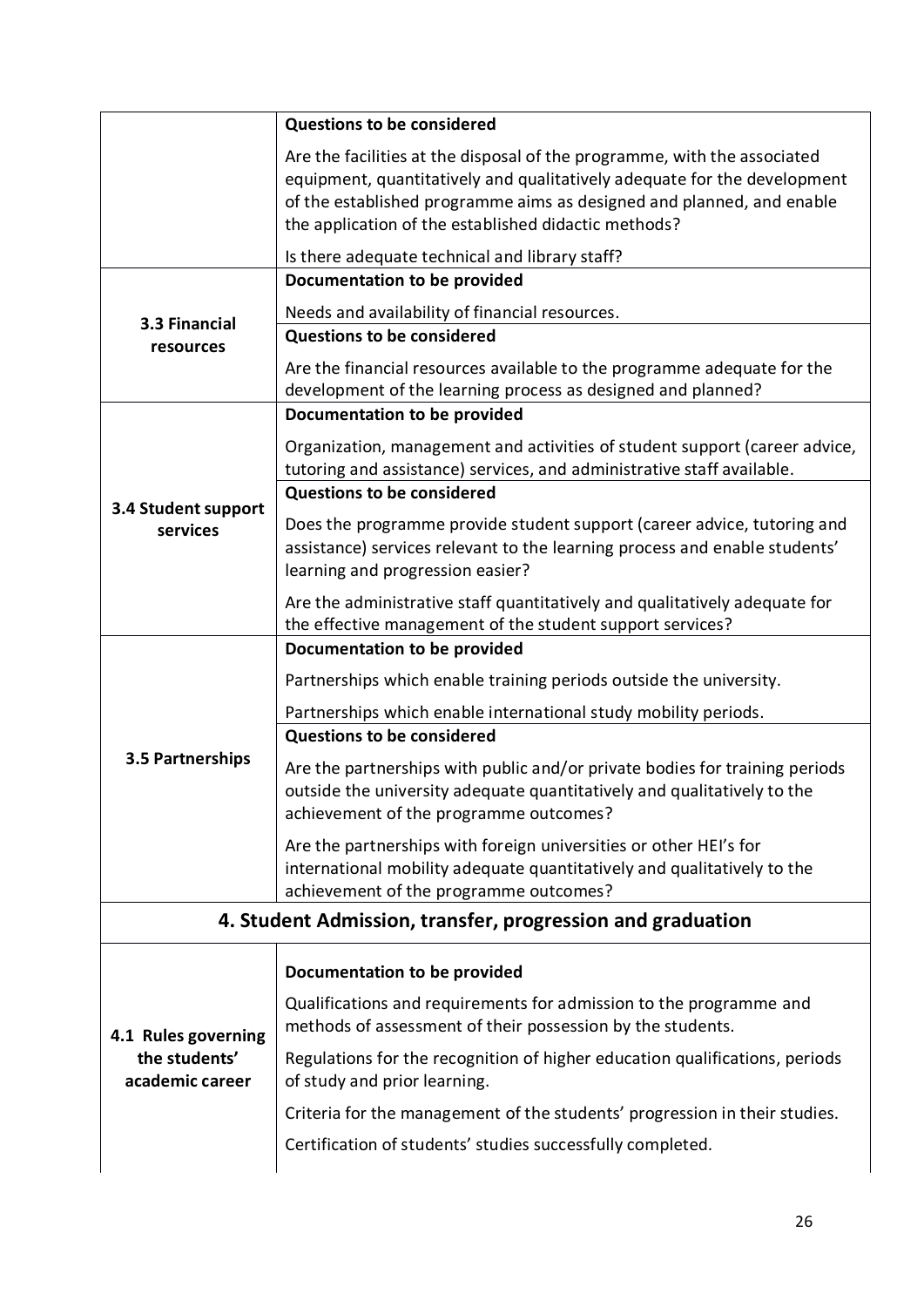|                                      | Documentation to be provided                                                                                                                                                                       |  |
|--------------------------------------|----------------------------------------------------------------------------------------------------------------------------------------------------------------------------------------------------|--|
| 4.2 Entrance<br>students             | Results of the assessment of the possession of the admission requirements.<br>Results of the examination performance in the first year.                                                            |  |
|                                      | <b>Questions to be considered</b>                                                                                                                                                                  |  |
|                                      | Do the results of the student examination performance in first year provide<br>evidence of the programme attractiveness and the adequacy of the<br>entrance requirements?                          |  |
|                                      | Is the first year curriculum designed to motivate students towards studying<br>engineering?                                                                                                        |  |
|                                      | Documentation to be provided                                                                                                                                                                       |  |
| 4.3 Student                          | Result of the assessment of the students' learning in each module and each<br>year.                                                                                                                |  |
| assessment                           | <b>Questions to be considered</b>                                                                                                                                                                  |  |
|                                      | Do the results of the monitoring of the students' achievement of the learning<br>outcomes provide evidence of the effectiveness of the learning process in the<br>course units/modules?            |  |
|                                      | Documentation to be provided                                                                                                                                                                       |  |
|                                      | Results of the monitoring of student progression in the different course<br>years. Results of the monitoring of dropouts.                                                                          |  |
| 4.4 Student                          | Results of the monitoring of the credits acquired by the students who pass<br>from one course year to the next one. Results of the monitoring of the<br>duration of studies leading to graduation. |  |
| progression                          | <b>Questions to be considered</b>                                                                                                                                                                  |  |
|                                      | Do the results of the monitoring of students' progression in their studies<br>provide evidence of the effectiveness of the learning process?                                                       |  |
| <b>5. Internal Quality Assurance</b> |                                                                                                                                                                                                    |  |
|                                      | Documentation to be provided                                                                                                                                                                       |  |
|                                      | Policy for the quality assurance of programmes of the HEI.                                                                                                                                         |  |
| 5.1 Policy and<br>processes for the  | Organizational structure for the quality assurance of programmes and<br>decision-making processes of the HEI.                                                                                      |  |
| quality assurance of                 | <b>Questions to be considered</b>                                                                                                                                                                  |  |
| programmes                           | Does the HEI conform to public policy for the quality assurance of<br>programmes?                                                                                                                  |  |
|                                      | Has the HEI an effective management system and effective decision-making<br>processes for the quality assurance of programmes?                                                                     |  |
|                                      | Documentation to be provided                                                                                                                                                                       |  |
| 5.2 Management                       | Quality assurance policies and procedures relevant to the programme.                                                                                                                               |  |
| system of the<br>programme           | <b>Questions to be considered</b>                                                                                                                                                                  |  |
|                                      | Does the programme participate satisfactorily in the HEI quality assurance<br>processes and implement relevant findings?                                                                           |  |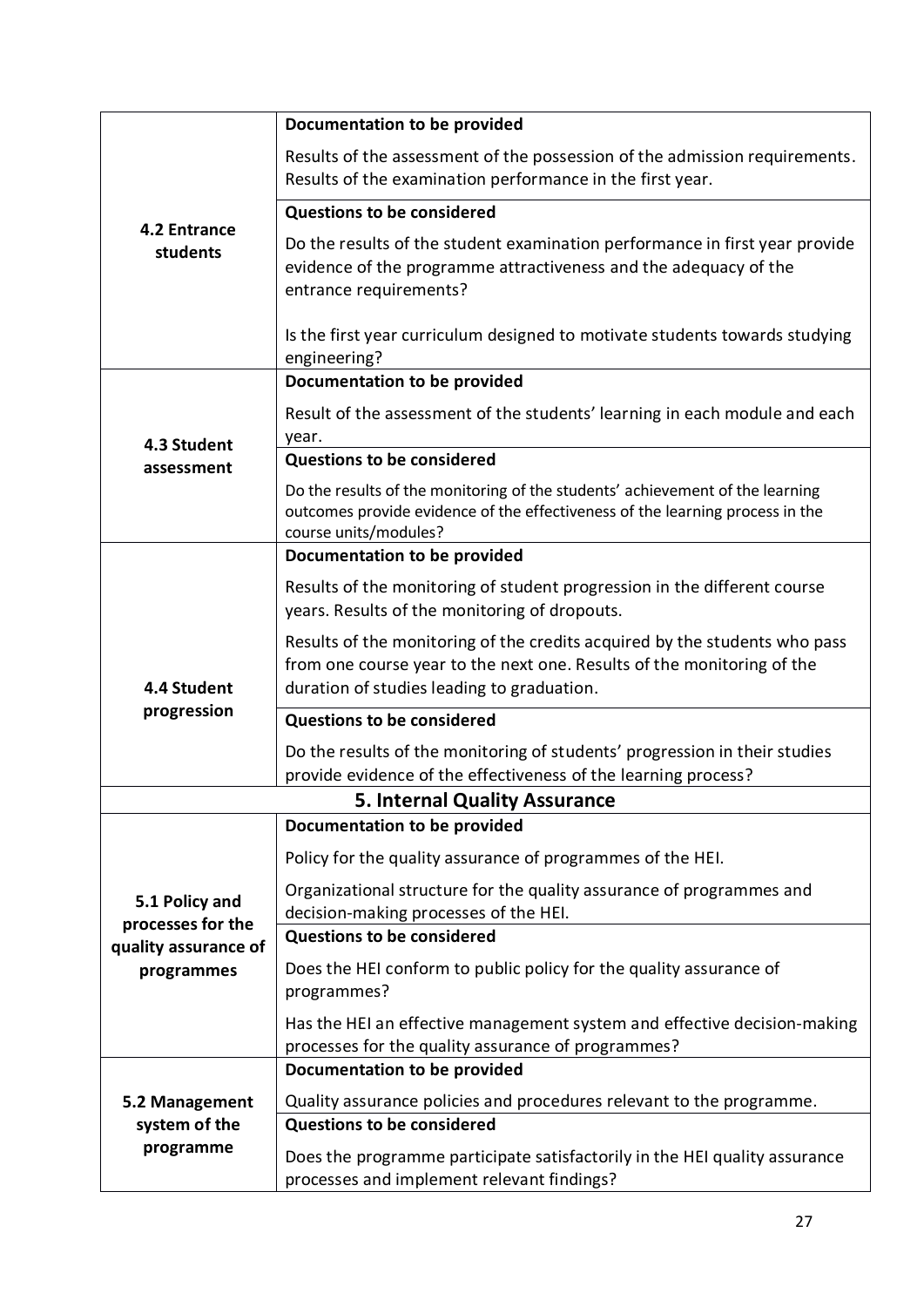| 5.3 Programme<br>review and<br>development | Documentation to be provided                                                                                                                                                                                                                                                                                                                      |
|--------------------------------------------|---------------------------------------------------------------------------------------------------------------------------------------------------------------------------------------------------------------------------------------------------------------------------------------------------------------------------------------------------|
|                                            | Policies and procedures for programme review and development.                                                                                                                                                                                                                                                                                     |
|                                            | Results of most recent programmatic review.                                                                                                                                                                                                                                                                                                       |
|                                            | <b>Questions to be considered</b>                                                                                                                                                                                                                                                                                                                 |
|                                            | Does the programme periodically review needs and objectives, learning                                                                                                                                                                                                                                                                             |
|                                            | process, resources, results and management system, in order to guarantee<br>their continuing relevance and effectiveness? Does it promote the                                                                                                                                                                                                     |
|                                            | improvement of the effectiveness of the processes of programme                                                                                                                                                                                                                                                                                    |
|                                            | management and of the associated results?                                                                                                                                                                                                                                                                                                         |
|                                            | <b>Documentation to be provided</b>                                                                                                                                                                                                                                                                                                               |
|                                            | Students' opinion on the quality of course units/modules.                                                                                                                                                                                                                                                                                         |
|                                            | Students' opinion on the training periods outside the university.                                                                                                                                                                                                                                                                                 |
|                                            | Students' opinion on the periods of international mobility.                                                                                                                                                                                                                                                                                       |
| 5.4 Student<br>feedback on the             | Opinion of the final year students on the learning process and support<br>services.                                                                                                                                                                                                                                                               |
| learning process                           | <b>Questions to be considered</b>                                                                                                                                                                                                                                                                                                                 |
|                                            | Is the monitoring of student opinion adequate in relation to completeness<br>of information gathered and response rate?                                                                                                                                                                                                                           |
|                                            | Do the results of the monitoring of student opinion on the learning process<br>provide evidence of the adequacy and effectiveness of the learning process<br>and of student support services?                                                                                                                                                     |
|                                            | Documentation to be provided                                                                                                                                                                                                                                                                                                                      |
|                                            | Results of the monitoring of the graduates' job placement.                                                                                                                                                                                                                                                                                        |
|                                            | Results of the monitoring of student progression to Master programmes<br>(only for Bachelor programmes).                                                                                                                                                                                                                                          |
|                                            | Results of the monitoring of student progression to Doctoral studies (only<br>for Master programmes).                                                                                                                                                                                                                                             |
| 5.5 Engineering<br>graduates'              | Results of the monitoring of employed graduates' opinions on the<br>education received.                                                                                                                                                                                                                                                           |
| placement                                  | Results of the monitoring of employers' opinion on the graduates'<br>education                                                                                                                                                                                                                                                                    |
|                                            | <b>Questions to be considered</b>                                                                                                                                                                                                                                                                                                                 |
|                                            | Do the results of the monitoring of the engineering graduates' job<br>placement and of the employed graduates' and employers' opinions on the<br>graduates' education provide evidence of the qualification's value, of the<br>appropriateness of the programme aims and the programme outcomes to<br>the educational needs of the labour market? |
|                                            | Documentation to be provided                                                                                                                                                                                                                                                                                                                      |
| 5.6 Public<br>availability of              |                                                                                                                                                                                                                                                                                                                                                   |
| information                                | Documentation in relation to the quality assurance of the programme as<br>publicly provided.                                                                                                                                                                                                                                                      |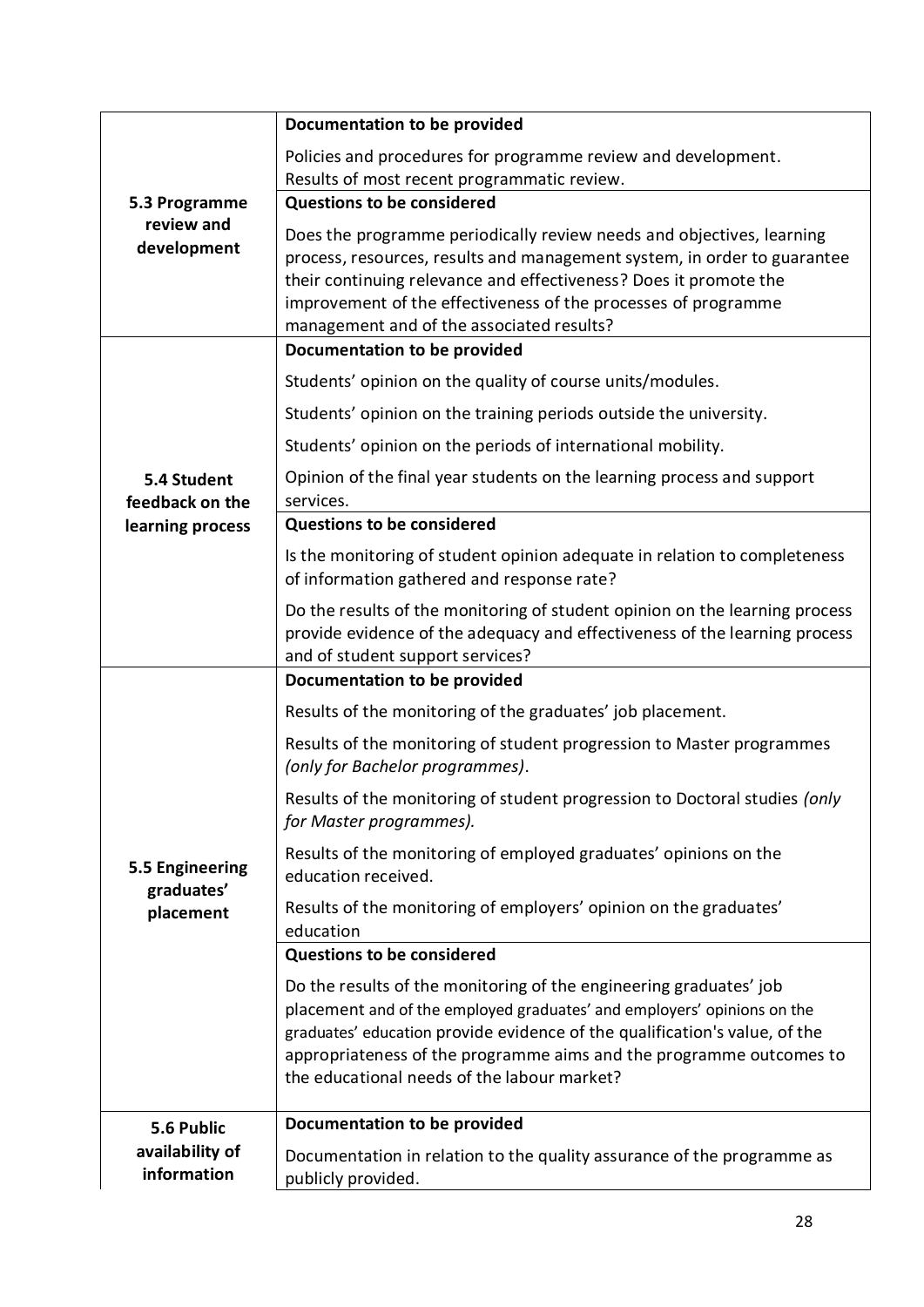| <b>Questions to be considered</b>                                           |
|-----------------------------------------------------------------------------|
| Does the programme make publicly available full, up to date, easily         |
| accessed information, both quantitative and qualitative, on its objectives, |
| learning process, resources, results and management system?                 |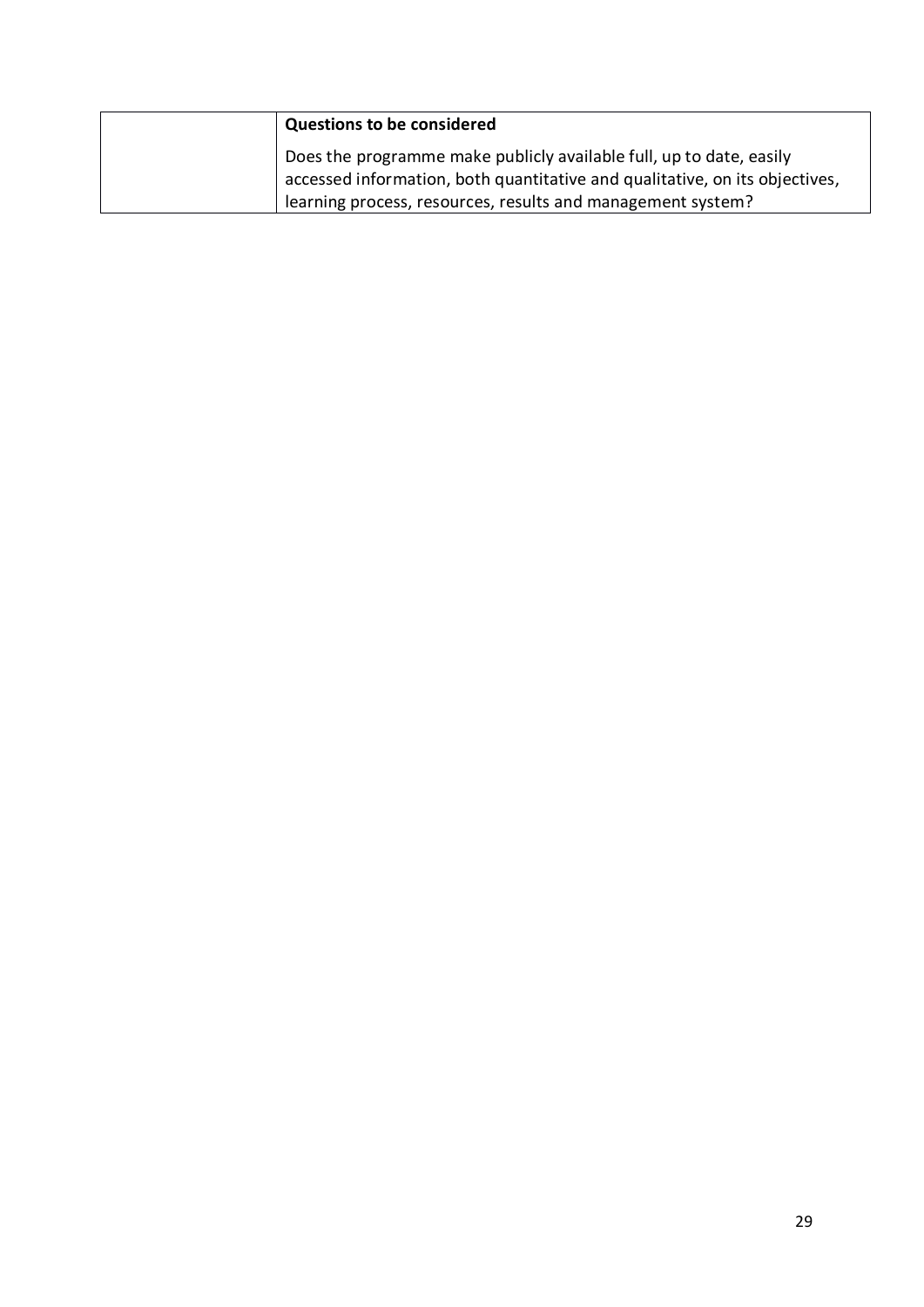## <span id="page-29-0"></span>Appendix 2 – Guidelines on Programme Accreditation Process

#### **1. Application**

The accreditation procedure should start with the application for accreditation by the HEI. The self-assessment report should consider all the questions set out in Appendix 1, and submit relevant documentation at least one month before the visit of the accreditation team.

#### **2. Composition of the Accreditation Panel**

The accreditation process is based on principles of peer review and normally the members of the accreditation panel should be from the national jurisdiction of the HEI concerned. The accreditation panel should consist of at least three persons, preferably more, including a student. At least one member of the accreditation panel should be an academic and at least one a practising engineering professional. All members of the accreditation panel should be sufficiently trained to enable them to participate expertly in the accreditation process and their curricula vitae should be publicly available. Accreditation agenciesshould promote short training courses for potential members of accreditation panels.

To facilitate the dissemination of good practice in accreditation, the accreditation agency should consider including external observers from outside the jurisdiction.

From each member of the accreditation panel, a statement should be received indicating that a conflict of interest does not exist between the member and the HEI at which one or several programmes are being accredited. This statement should be received prior to any documentation being distributed.

#### **3. Duration of Site Visit**

The site visit should last at least two days, including any preliminary meetings to evaluate the documentation and the visit to the HEI.

#### **4. Agenda for Site Visit**

The site visit should include:

- preliminary meeting of the accreditation panel prior to the visit to identify what information is to be obtained during the visit;
- meeting with head of department / university;
- meeting with academic and support staff members;
- meetings with current and former students;
- meeting with employers / industry / professional engineering organisations representatives;
- visits to facilities (libraries, laboratories, etc.);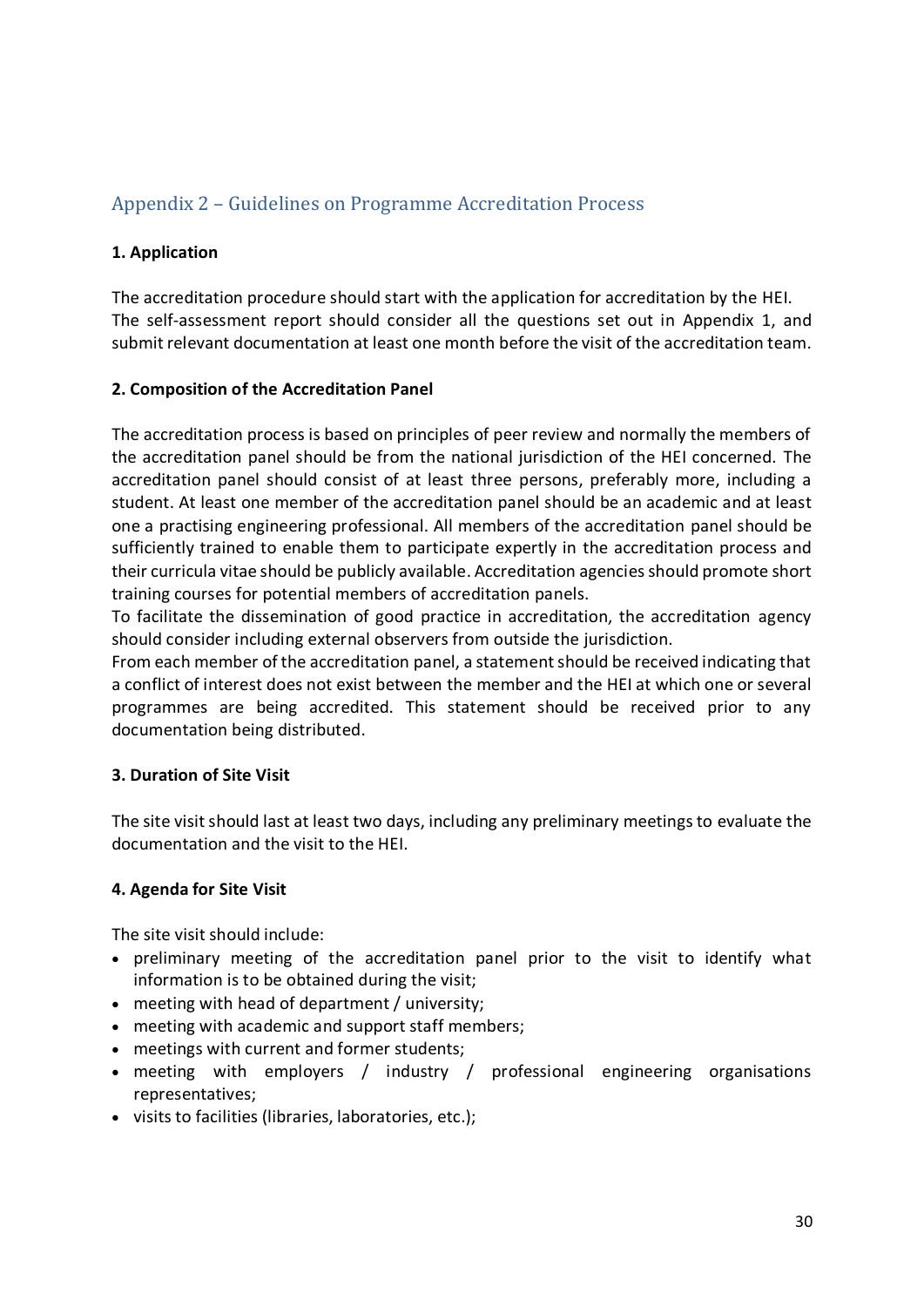- review of project work, final examination papers and other assessed work (with regards to the standard and modes of assessment as well as to the learning achievements of the students);
- feedback to the HEI at the end of the visit.

#### **5. Programme Evaluation**

a) Good practice arising from experience would indicate that the evaluation of programmes can be classified effectively using the judgements described below.

The following three points at least, should be considered:

- (i) Acceptable without reservation;
- (ii) Acceptable with prescriptions/conditions;
- (iii) Unacceptable.

The judgment "acceptable" should be awarded to programmes where all requirements have been fully met, even if improvements are still possible.

The judgment "acceptable with prescription" should be awarded to programmes where requirements have not been fully met, but are judged to be resolvable within a reasonable period of time (as a rule no longer than half the regular full period of accreditation).

The judgment "unacceptable" should be awarded to programmes where requirements have not been met or fully met, and are judged not to be resolvable within a reasonable period of time.

c) The members of the accreditation panel prepare an accreditation report. The accreditation report, without the recommendation, is then submitted to the HEI to check for factual errors and to submit a statement on the report. The statement of the HEI is transmitted to the members of the accreditation panel for review of the accreditation report and the finalisation of the recommendation concerning the accreditation decision.

#### **6. Final Recommendation**

In accordance with Section 5 above the following final recommendations should be used. It is recognised that individual agencies may add other types of recommendation, for example, where partial accreditation will result in the cancelation of a degree programme.

6.1 "Accreditation without reservation", with possible specification of recommendations for the improvement of the programme, should be awarded to programmes for which all the requirements are judged to be acceptable. In this case accreditation should be awarded for the full period of accreditation (which should not exceed six years).

6.2 "Accreditation with prescriptions/conditions" and the time in which prescriptions/conditions must be carried out, should be awarded if one or several requirements are judged to be acceptable but with prescriptions/conditions. In such cases accreditation must be awarded for a shorter period of time after which compliance with the prescriptions/conditions must be verified.